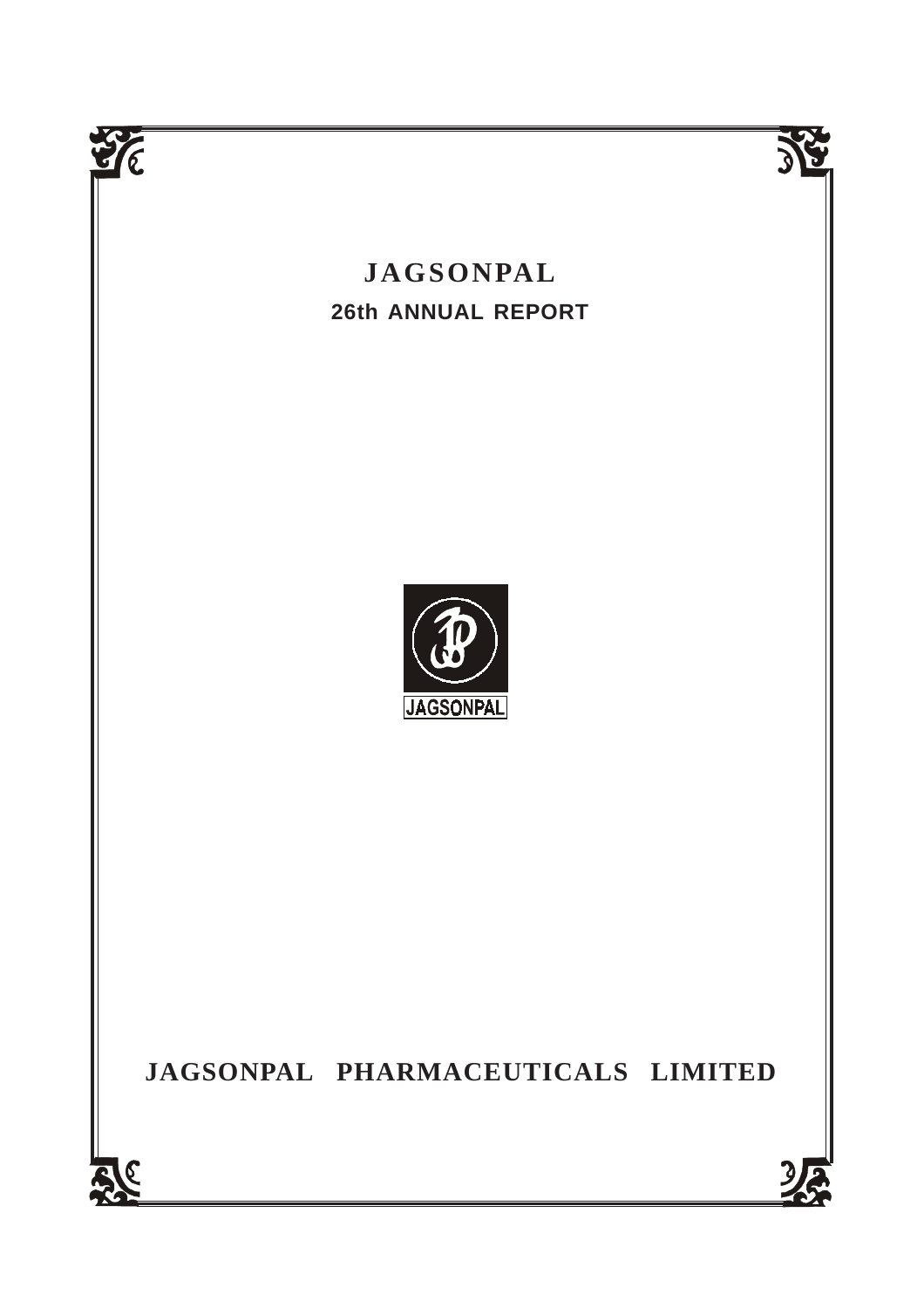# **BOARD OF DIRECTORS**

J.S. Kochhar – Chairman A.C. Chakrabortti S. Mukhopadhyay R.P.S. Kochhar – Managing Director

# **GENERAL MANAGER**

S.K. Dudeja

# **BANKERS**

Punjab & Sind Bank Central Bank of India

# **AUDITORS**

P.P. Thukral & Co. Chartered Accountants

# **REGISTERED OFFICE**

T-210 J, Shahpur Jat, New Delhi-110049

# **INDEX** Notice ...................................................... 2 Directors' Report ...................................... 4 Auditors' Report ........................................ 14 Balance Sheet ......................................... 16 Profit & Loss Account ................................ 17 Schedules to Accounts ............................... 18 Balance Sheet Abstract ............................. 25 Cash Flow Statement .................................. 26

1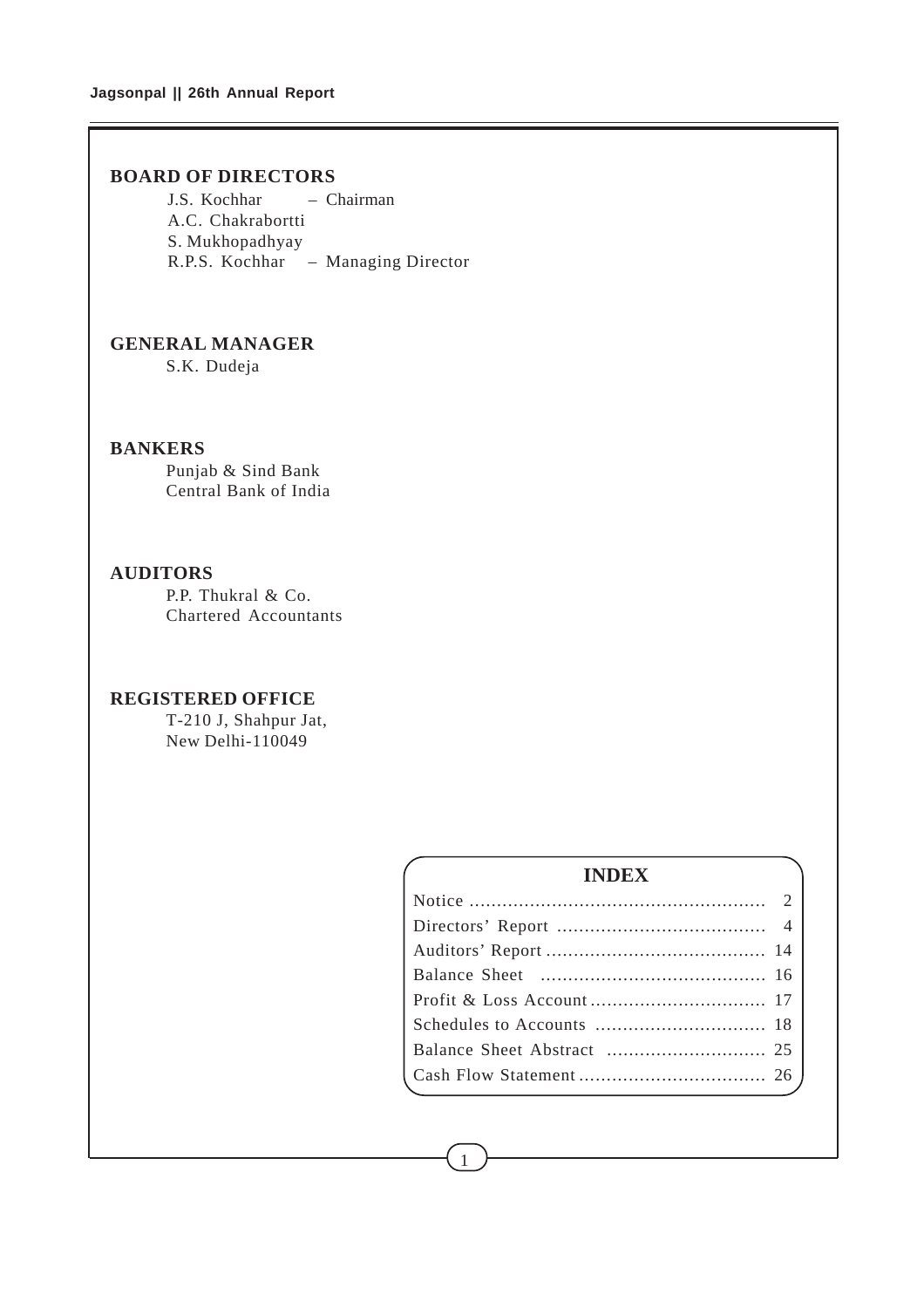# **Notice**

NOTICE is hereby given that the 26th Annual General Meeting of the members of JAGSONPAL PHARMACEUTICALS LIMITED will be held on Friday, the 30th day of September, 2005 at 10.00 A.M. at Vanita Samaj, 13, Institutional Area, Lodi Road, New Delhi - 110003 to transact the following business:

## Ordinary Business

- 1. To receive, consider and adopt the audited Balance Sheet as at 31st March, 2005 and the Profit and Loss Account for the year ended on that date along with the reports of Auditors' and Directors' thereon.
- 2. To declare dividend on Equity Shares.
- 3. To appoint a Director in place of Mr. S. Mukhopadhyay who retires by rotation and being eligible, offers himself for reappointment.
- 4. To appoint Auditors and fix their remuneration.

## Special business

5. To consider and if thought fit, to pass the following resolution with or without modifications as Special Resolution:

RESOLVED THAT subject to the provisions of the Companies Act, 1956, Securities Contracts (Regulation) Act, 1956 and the rules framed there under, Listing Agreement, SEBI (Delisting of Securities) Guidelines, 2003 and such other applicable laws, rules, regulations and guidelines, and subject to such approvals, permissions and sanctions, as may be necessary, the Board of directors of the Company be and is hereby authorised to seek voluntarily delisting of its securities from the Delhi Stock Exchange Association Limited and the Ludhiana Stock Exchange Association Limited.

RESOLVED FURTHER that the securities of the Company shall continue to be listed on the Stock Exchanges having nation wide trading terminals viz. the Stock Exchange, Mumbai and National Stock Exchange of India Limited and therefore as per the said guidelines issued by the Securities and Exchange Board of India, no exit opportunity need to be given to the shareholders of the Company.

RESOLVED FURTHER that the Board of Directors of the Company be and is hereby authorised to do all such acts, deeds, matters and things as it may in its absolute discretion deem necessary or desirable and to execute all such deeds and documents as may be considered necessary and expedient to give effect to the above said resolution.

By order of the Board

Place : New Delhi **S.K. Mata** Dated : 23.08.2005 *Company Secretary*

NOTES :

- 1. A MEMBER ENTITLED TO ATTEND AND VOTE AT THE MEETING IS ENTITLED TO APPOINT A PROXY TO ATTEND AND VOTE INSTEAD OF HIMSELF AND SUCH PROXY NEED NOT BE A MEMBER OF THE COMPANY. PROXIES IN ORDER TO BE EFFECTIVE, SHOULD BE DULY STAMPED, COMPLETED AND SIGNED AND MUST BE LODGED AT THE REGISTERED OFFICE OF THE COMPANY NOT LESS THAN 48 HOURS BEFORE THE COMMENCEMENT TIME OF THE MEETING.
- 2. The explanatory Statement pursuant to Section 173(2) of the Companies Act, 1956 is annexed hereto and forms part of this notice.
- 3. The Register of Members and Share Transfer Books of the Company will remain closed from 28th September, 2005 to 30th September, 2005 (both days inclusive).
- 4. The dividend, if declared at the meeting, will be payable on or after October 7, 2005:
- 5. In order to ensure safety against fraudulent encashment of dividend warrants, Members holding shares in physical form are requested to furnish to the Company, bank account details which will be printed on the dividend warrants. In case you wish to receive dividend through Electronic Clearing Service (ECS), please provide your bank account details along with a photocopy of the cancelled cheque slip bearing the 9 digit MICR code number of the bank where the account is held so that the dividend can be remitted to the credit of your bank account through ECS facility, provided such facility is available in your locality.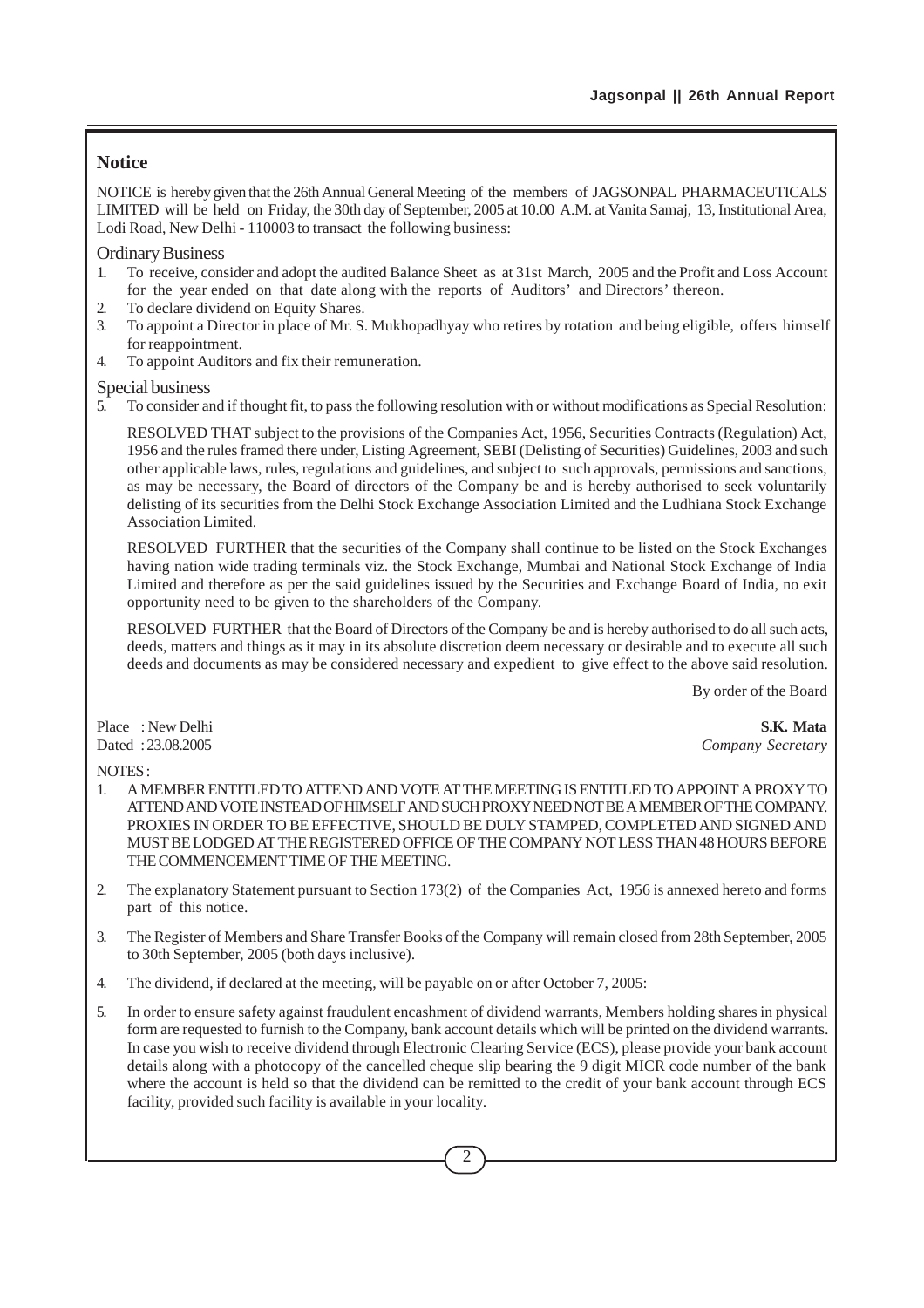# **Jagsonpal || 26th Annual Report**

Members holding shares in demat form are advised to inform their bank account details/confirm correctness of such details with their respective Depository Participants (DPs). In case 9 digit MICR code is also available with the bank account details, the same will be used for payment of dividend through ECS provided such facility is available in your locality.

6. Members who have not encashed or claimed their dividend for the financial year ended March 31, 1998 and/or subsequent financial years are requested to forward their claim to the Company for encashment of unclaimed dividend.

Members are requested to note that dividends not encashed or claimed within 7 years from the date of transfer to the Company's unpaid dividend account will as per section 205 A of the Companies Act, 1956, be transferred to the Investor Education and Protection Fund, established under section 205 C of the Companies Act, 1956.

Please note that the dividend for the year ended March 31, 1998 will be transferred to the Investor Education and Protection Fund in November 2005, hence Members are requested to claim the said dividend immediately.

- 7. Members are requested to notify immediately any change of address, quoting their folio number.
- 8. Members attending the meeting are requested to complete the enclosed Attendance slip and deliver the same at the entrance of the meeting place.
- 9. It will be appreciated that queries, if any, on Accounts and Operations of the Company are sent to the Company ten days in advance of the meeting so that the answer may be made readily available.
- 10. Members are requested to bring their copy of the Annual Report at the meeting.
- 11. Profile of Mr. S. Mukhopadhyay, the director retiring by rotation is given hereunder.

Mr. S. Mukhopadhyay is a former member of the Central Board of Excise and Customs, Government of India. He is on the Board of directors of the Company since January 2002. He is Chairman of the Audit Committee and a member of Investors Grievance Committee. He does not hold any share in the Company. Mr. Mukhopadhyay is a director and committee member in the following companies

| Company                                   | <b>Designation</b>             |
|-------------------------------------------|--------------------------------|
| <b>Greaves Cotton Limited</b>             | Director                       |
| Consolidated Fibres and Chemicals Limited | Nominee Director of ICICI Bank |

None of the Director except Mr. S. Mukhopadhyay is interested in the resolution.

# **Explanatory Statement**

#### **Pursuant to section 173(2) of the Companies Act, 1956**

Item no. 5

The Equity shares of the Company are listed at the National Stock Exchange of India Limited (NSE), the Stock Exchange, Mumbai (BSE), the Delhi Stock Exchange Association Limited (DSE) and the Ludhiana Stock Exchange Association Limited (LSE). Considering that no/negligible trading takes place at the Stock Exchanges at Delhi and Ludhiana and as a part of cost reduction measure it is proposed to delist the shares from the DSE and LSE.

The securities of the Company shall continue to be listed on the Stock Exchange, Mumbai and the National Stock Exchange of India Limited. As per the SEBI (Delisting of Securities) Guidelines, 2003 an exit opportunity to the shareholders need not be given where securities of the Company remain listed on the Stock Exchange, Mumbai and the National Stock Exchange of India Limited.

The Directors recommend the special resolution for approval of the shareholders.

No director of the Company is concerned or interested in the said resolution.

By order of the Board

Place : New Delhi **S.K. Mata** Dated : 23.08.2005 *Company Secretary*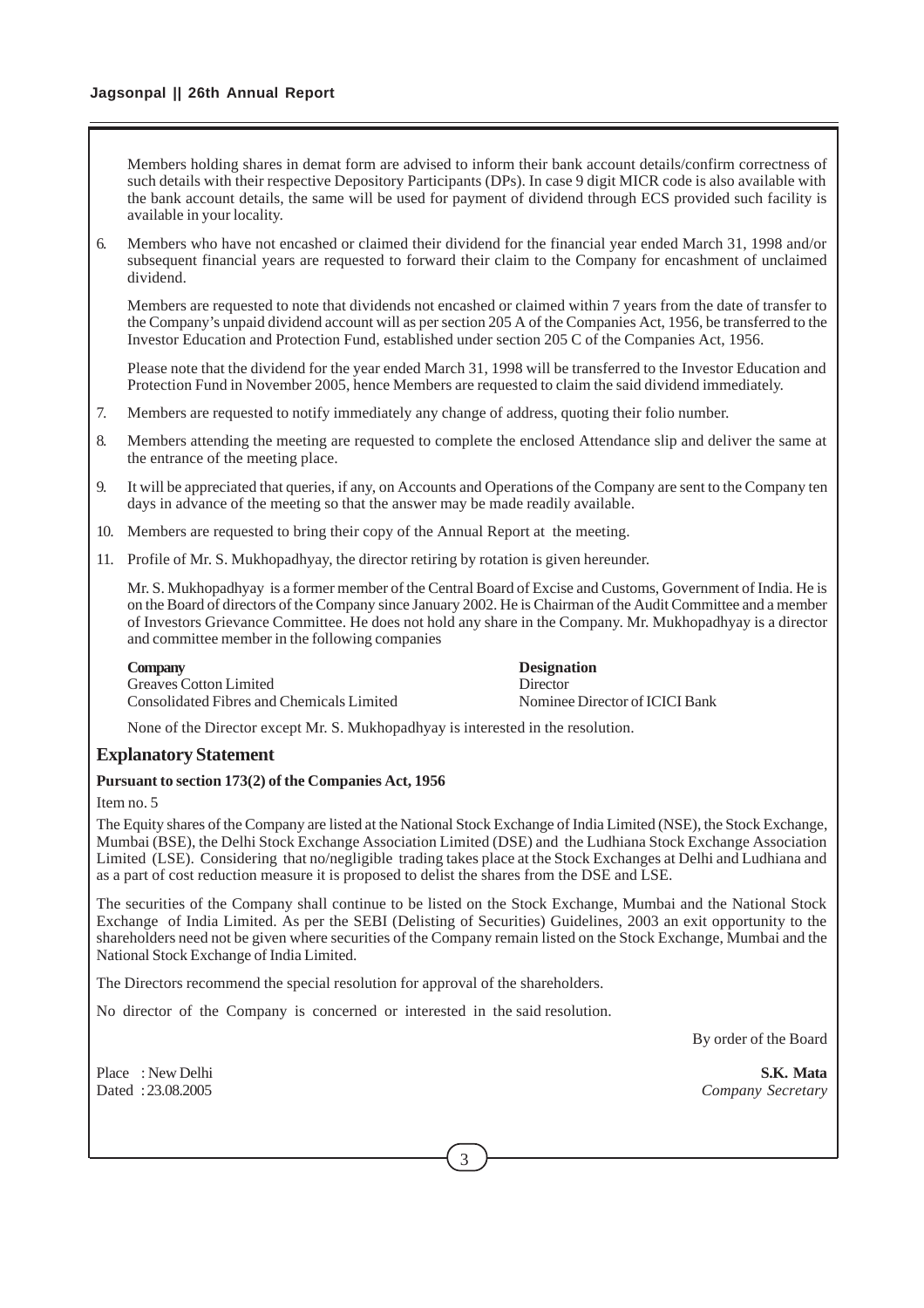# **Directors' Report**

## **To the members of Jagsonpal Pharmaceuticals Limited**

Your Directors have the pleasure in presenting their Twenty Sixth Annual Report of the Company and the Audited Accounts, for the period ended 31st March 2005.

## **Financial highlights**

The financial performance of the company is as under:

|                                    |                                  | (Rs. in Lacs)              |
|------------------------------------|----------------------------------|----------------------------|
| Particulars                        | <b>Current Year</b><br>12 Months | Previous Year<br>15 Months |
| <b>Sales</b>                       | 14801.11                         | 17278.09                   |
| Operational expenditure            | 13513.00                         | 15567.59                   |
| <b>PRIDT</b>                       | 1288.11                          | 1710.50                    |
| <b>Interest</b>                    | 329.80                           | 405.12                     |
| Depreciation                       | 131.71                           | 144.66                     |
| <b>PRT</b>                         | 826.60                           | 1160.72                    |
| Provn. for Tax                     | 294.80                           | 392.09                     |
| <b>PAT</b>                         | 531.80                           | 768.63                     |
| Balance brought forward            | 665.95                           | 292.87                     |
| Profit available for               |                                  |                            |
| appropriation                      | 1197.75                          | 1061.50                    |
| Appropriations:                    |                                  |                            |
| Proposed Dividend                  | 261.98                           | 261.98                     |
| <b>Additional Income tax</b>       |                                  |                            |
| on Dividend                        | 33.40                            | 33.57                      |
| <b>Transfer to General Reserve</b> | 200.00                           | 100.00                     |
| Balance carried forward            | 702.37                           | 665.95                     |

#### **Operations**

During the Year ended 31st March, 2005 sales of the Company were Rs. 14801.11 lakhs as compared to Rs. 17278.09 Lakhs for the 15 months ended 31st March 2004. The company made a Net profit of Rs. 531.80 lakhs during the current year .

The Company has been able to achieve the above against heavy odds, such as, sluggish market trends, lower growth rate of the industry in general and adverse impact caused by the introduction of VAT, in particular. It was sheer determination and hard labour put in by the management and staff, which saw us sail through severe competition, cut throat discounting and under cutting. To make the things happen your company introduced various measures to counter the adverse factors. These measures yielded positive results during the year and are being further strengthened.

The Company launched / re-launched a few products during the period and the same have been well received in the market. The benefit from the same will be seen in coming years.

The marketing strategies deployed during the year are likely to yield better results in the future.

# **Dividend**

Your Directors are pleased to recommend for your consideration a dividend of 20 %. This will absorb a sum of Rs. 2,61,98,000/- (Sum for previous period Rs. 2,61,98,000/- exclusive of Corporate tax thereon).

# **Split, Allotment of Bonus shares and Listing**

During the year under review, your company split its equity shares of Rs. 10/- each into 2 Equity shares of Rs. 5/- each. Further 1,96,48,500 equity shares of Rs.5/- each were allotted as bonus shares in the ratio of 3:1 to the eligible shareholders. The shares were listed on the Stock Exchange, Mumbai (BSE), National Stock Exchange (NSE), Delhi Stock Exchange Association Ltd. (DSE) and Ludhiana Stock Exchange Association Ltd. (LSE) and are regularly traded at NSE and BSE.

There is nil/negligible trading of shares at DSE and LSE and as such your company proposes to delist from these Stock Exchanges. A special resolution is recommended for approval of the members/shareholders.

The equity shares shall continue to be listed on the BSE and NSE.

#### **Employees**

The Company continued to maintain cordial relations with its employees at all levels. No man-days were lost during the period due to industrial strife. The information as required under section 217 (2A) of the Companies Act, 1956, read with the Companies (Particulars of Employees) Rules, 1975, is enclosed in Annexure 'B' and forms part of this Report.

## **Directors**

Mr. S. Mukhopadhyay retires by rotation at the ensuing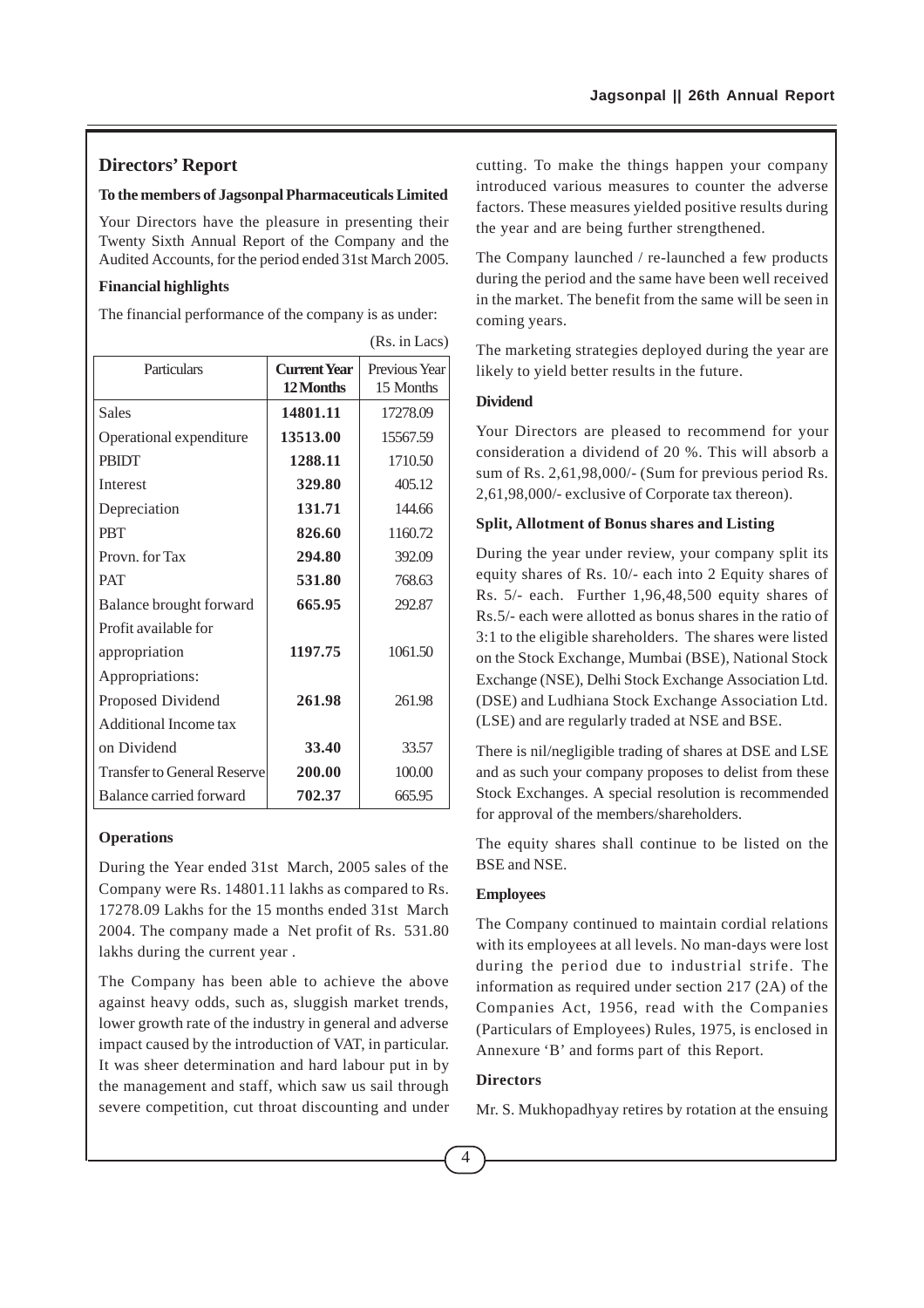Annual General Meeting and being eligible offers himself for reappointment.

#### **Corporate Governance**

As per the amended listing agreement with the Stock Exchanges, your Company has complied with the regulations of Corporate Governance. A Report on Corporate Governance alongwith a certificate from the Auditors of the Company regarding compliance of the conditions of Corporate Governance as also a Management Discussion & Analysis Report pursuant to Clause 49 of the Listing Agreement are annexed hereto.

## **Auditors**

M/s. P.P. Thukral & Co., Chartered Accountants retire as auditors at the ensuing Annual General Meeting and are eligible for re-appointment as Auditors.

## **Energy, Technology & Foreign Exchange**

As stipulated under the provisions of Section 217 (1)(e) of the Companies Act, 1956, read with the Companies (Disclosure of Particulars in the Report of Board of Directors) Rules, 1988, Annexure 'A' contains the particulars pertaining to Conservation of Energy, Technology absorption and Foreign Exchange earning and outgo.

## **Directors Responsibility Statement**

Your Directors confirm that:

- 1. In preparation of the annual accounts, the applicable accounting standards have been followed alongwith proper explanation relating to material departures, if any;
- 2. The accounting policies are consistently applied and reasonable, prudent judgement and estimates are made so as to give a true and fair view of the state of affairs of the Company at the end of the period;
- 3. Sufficient care has been taken for the maintenance of adequate accounting records in accordance with the provisions of the Act for safeguarding the assets of the company and for preventing and detecting fraud and other irregularities;
- 4. The annual accounts have been prepared on a going concern basis.

#### **Acknowledgment**

The Board of Directors would like to record their appreciation and gratitude to all employees of the organisation for their active co-operation and involvement. Thanks are also due, to Jagsonpal customers, dealers, suppliers and bankers.

For and on behalf of the Board of Directors

| Place | : New Delhi.      | (J.S. Kochhar) |
|-------|-------------------|----------------|
|       | Dated: 23.08.2004 | Chairman       |

#### **Annexure 'A' To The Directors' Report**

Information pursuant to The Companies (Disclosure of Particulars in the Report of Directors) Rules 1988.

## **FORM A**

#### **(See Rule 2)**

Form for Disclosure of Particulars with respect to conservation of energy.

# **A. Power and fuel consumption**

|                                      | 01.04.2004 | 01.01.2003                  |  |  |  |  |
|--------------------------------------|------------|-----------------------------|--|--|--|--|
|                                      |            | to 31.03.2005 to 31.03.2004 |  |  |  |  |
| 1. Electricity                       |            |                             |  |  |  |  |
| Purchased Units Kwh<br>a)            | 11,29,771  | 17,53,101                   |  |  |  |  |
| Total amount Rs.                     | 48,35,010  | 73,52,748                   |  |  |  |  |
| Avg. Rate/Unit Rs.                   | 4.28       | 4.19                        |  |  |  |  |
| b) Own generation                    |            |                             |  |  |  |  |
| i) Through diesel Generation         |            |                             |  |  |  |  |
| Units Kwh                            | 6,49,216   | 9,23,254                    |  |  |  |  |
| Units/litre of diesel oil $Kwh$ 3.17 |            | 3.23                        |  |  |  |  |
| ii) Through Steam turbine            |            |                             |  |  |  |  |
| generator                            | N.A.       | N.A.                        |  |  |  |  |
| 2. Coal                              | N.A.       | N.A.                        |  |  |  |  |
| 3. Furnace oil/LDO                   |            |                             |  |  |  |  |
| Quantity K.Ltr.                      | 2,88,000   | 4,56,000                    |  |  |  |  |
| Total cost Rs.                       | 62,30,107  | 80, 36, 439                 |  |  |  |  |
| Average Rate Rs./Ltr.                | 21.63      | 17.62                       |  |  |  |  |
| 4. Others/Internal generation        | N.A.       | N.A.                        |  |  |  |  |
| <b>B.</b> Consumption                |            |                             |  |  |  |  |

It is not feasible to maintain energy consumption data by product category because of the very large number and variety of products with significantly different energy requirements.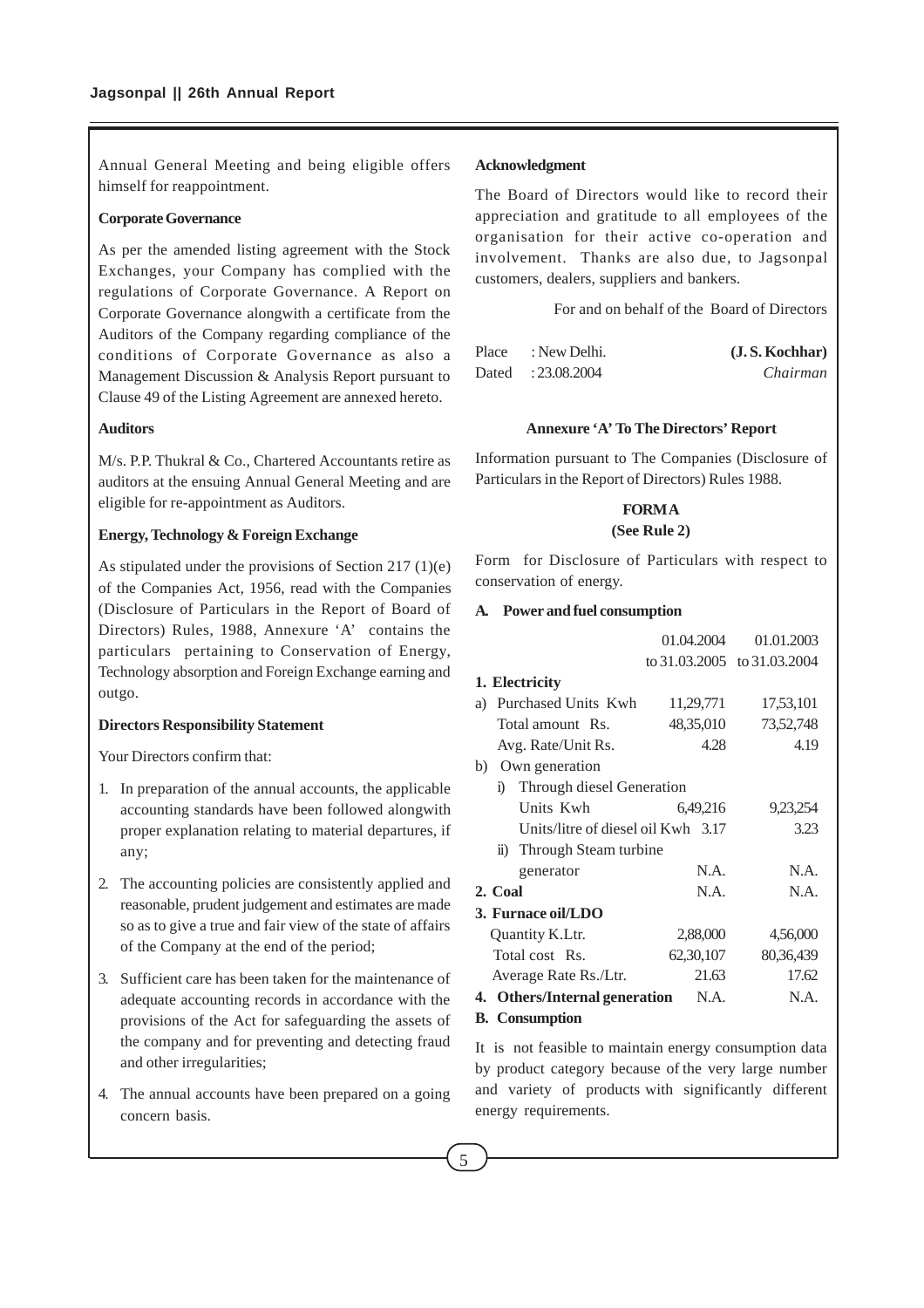# **Form B**

# **(See Rule 2)**

Form for Disclosure of Particulars with respect to Technology Absorption.

## **Research and Development (R & D)**

**1. Specific areas in which R & D carried out by the Company.**

The R & D Centre carries out Research and Development in the area of Bulk Drugs, Drug Intermediates and Pharmaceuticals.

### **2. Benefits derived as a result of the above R & D**

During the current year the following projects were successfully accomplished by the R&D team. These projects are expected to contribute significantly towards the profitability of the company.

| <b>Product</b>         | <b>Application</b>                                |
|------------------------|---------------------------------------------------|
| Uterone                | The natural micronized<br>Uterine progesterone.   |
| LycoRed Syrup          | Cell Protector Anti-Oxidant                       |
| Lycazid / Lycazid $-M$ | For absolute glycaemic<br>control with protection |

The R&D activities of the Company have resulted in manufacturing process upgradation, improving packaging and cost containment.

## **3. Future Plan Of Action**

R & D efforts will be continued in the areas of Bulk drugs and Drug formulations. These will be geared towards development of new product technologies which can be commercialised in future.

| 4. Expenditure On $R \& D$ |                                     |          | $(Rs. in lacs)$ |  |
|----------------------------|-------------------------------------|----------|-----------------|--|
|                            |                                     | Mar.2005 | Mar.2004        |  |
|                            | (a) Capital Expenditure             | 5.74     | 3.51            |  |
|                            | (b) Revenue Expenditure             | 67.43    | 75.65           |  |
|                            | Total                               | 73.17    | 79.16           |  |
|                            | (c) Total R $&$ D expenditure as a  |          |                 |  |
|                            | percentage of total turn-over. 0.49 | $\%$     | 0.46%           |  |

**5. Foreign Exchange Earnings** 357.64 520.92

For and on behalf of the Board of Directors

| Place | : New Delhi.      | (J.S. Kochhar) |
|-------|-------------------|----------------|
|       | Dated: 23.08.2005 | Chairman       |

#### aaaa aaaaaa

#### **Annexure `B' To The Directors' Report**

Statement under the provisions of Section 217(2A) of the Companies Act, 1956 read with the Companies' (Particulars of Employee's) Rules, 1975 as amended upto Date :

| S.N.                                        | Name & Age of<br>the Employee                                         | <b>Designation</b>   | Qualification<br>$\boldsymbol{\alpha}$<br><b>Experience</b>                                                    | Gross<br><b>Remuneration</b><br>Rs. | <b>Net</b><br><b>Remuneration</b><br>Rs. |
|---------------------------------------------|-----------------------------------------------------------------------|----------------------|----------------------------------------------------------------------------------------------------------------|-------------------------------------|------------------------------------------|
| 1.                                          | Mr. Jagmohan Singh Kochhar<br>$(75 \text{ years})$                    | Chairman             | Experience in<br>Senior Management<br>$(55 \text{ years})$                                                     | 45,93,500                           | 35,68,500                                |
| 2.                                          | Mr. Rajpal Singh Kochhar<br>$(50 \text{ years})$                      | Managing<br>Director | M.Sc.(Pharmacy)<br>USA (25 years)                                                                              | 45,93,500                           | 35,68,500                                |
|                                             | <b>Gross Remuneration includes</b>                                    |                      | Salary, Bonus, Commission, Allowances and perquisites as per<br>the Rules of the Company.                      |                                     |                                          |
|                                             | 2. Net Remuneration excludes                                          |                      | Contribution towards Employees Provident Fund, Income Tax<br>deducted at source, value of taxable perquisites. |                                     |                                          |
| 3.                                          | Mr. Jagmohan Singh Kochhar is the father of Mr. Rajpal Singh Kochhar. |                      |                                                                                                                |                                     |                                          |
| For and on behalf of the Board of Directors |                                                                       |                      |                                                                                                                |                                     |                                          |
|                                             | : New Delhi<br>Place                                                  |                      |                                                                                                                |                                     | (J. S. Kochhar)                          |

Dated : 23.08.2005 *Chairman*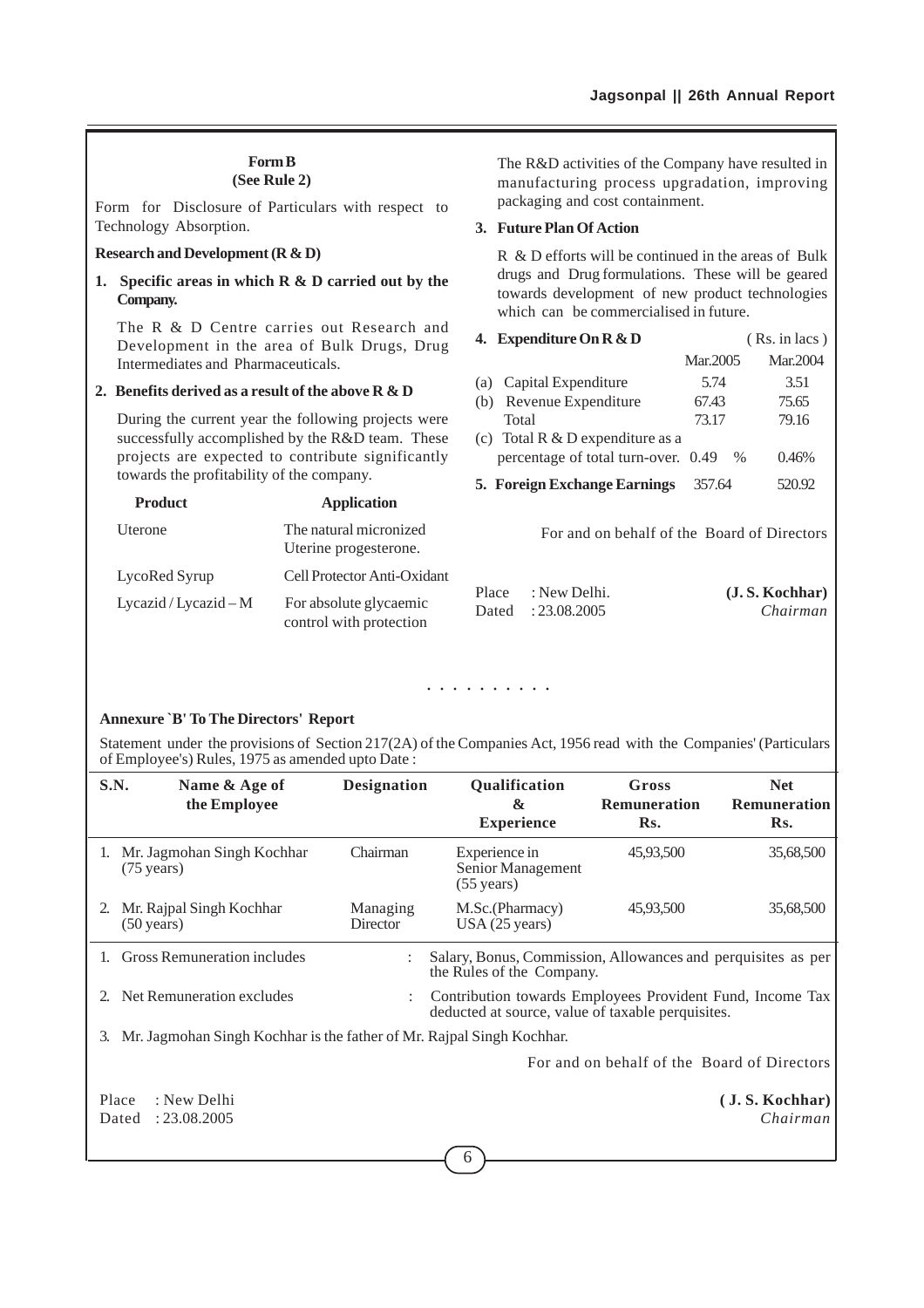# **Annexure to the Directors' Report**

# **Corporate Governance Report**

The Securities and Exchange Board of India (SEBI) has stipulated Corporate Governance standards for listed companies through Clause 49 of the listing agreement of the Stock Exchanges. SEBI has mandated listed companies to comply with the revised Clause 49 by 31st December, 2005. Your company has already put in place systems and procedures and is fully compliant with the revised Clause 49.

# **1. Company's Philosophy on code of Governance**:

The Company's philosophy on Corporate Governance is to conduct its business affairs in a professional and transparent manner while adhering to high ethical values and morals and always striving for optimizing Shareholder' value. The Company considers good corporate governance to be a pre-requisite for meeting the objective of maximizing shareholders wealth in a sustained manner.

# **2. Board of Directors**

- a) The Board comprises of Executive and Non-executive Directors. The present strength of the Board of Directors is four Directors. The Chairman and the Managing Director are two whole time directors, the remaining two being non-executive Directors, who are independent Directors and are professionals and have expertise in their fields.
- b) The attendance at Board Meetings and last Annual General Meeting of each of the Directors during the financial year of the Company was as under:

| Name of Director           | Category          | Attendance at  |                | Membership of    | No. of          |
|----------------------------|-------------------|----------------|----------------|------------------|-----------------|
|                            |                   |                |                | other Board      | Committees in   |
|                            |                   | <b>Board</b>   | Last           | (excluding)      | which member    |
|                            |                   | Meetings       | AGM            | Alternate        | (excluding Pvt. |
|                            |                   |                |                | Directorship $&$ | Companies)      |
|                            |                   |                |                | Directorship in  |                 |
|                            |                   |                |                | Pvt. Companies)  |                 |
| Mr. Jagmohan Singh Kochhar | Chairman          | $\overline{4}$ | <b>Yes</b>     | 2                | 2               |
| Mr. Rajpal Singh Kochhar   | Managing Director | 4              | <b>Yes</b>     |                  |                 |
| Mr. A C Chakrabortti       | Non-Executive     | 3              | N <sub>0</sub> | 13               | 8               |
| Mr. S. Mukhopadhyay        | Non-Executive     | 3              | <b>Yes</b>     | 2                | 2               |

c) During the year four board meetings were held on following dates: April 30, 2004 July 15, 2004 October 30, 2004 January 27,2004

d) Information placed before the Board of Directors

The following information is regularly placed before the Board of Directors

- **•** Annual budgets/plans
- **•** Capital budgets
- **•** Quarterly results
- **•** Minutes of the Committees
- **•** Information on recruitment etc. of Senior officer just below the Board level
- **•** Material communications from Government bodies
- **•** Fatal or serious accidents, dangerous occurrences and pollution problems, if any.
- **•** Material financial obligations
- **•** Significant labor problems, if any.
- Sale of assets, investments etc. which is not in the normal course of business.
- **•** Material transactions
- **•** Compliance with statutory requirements

Besides above all major decisions are considered by the Board.

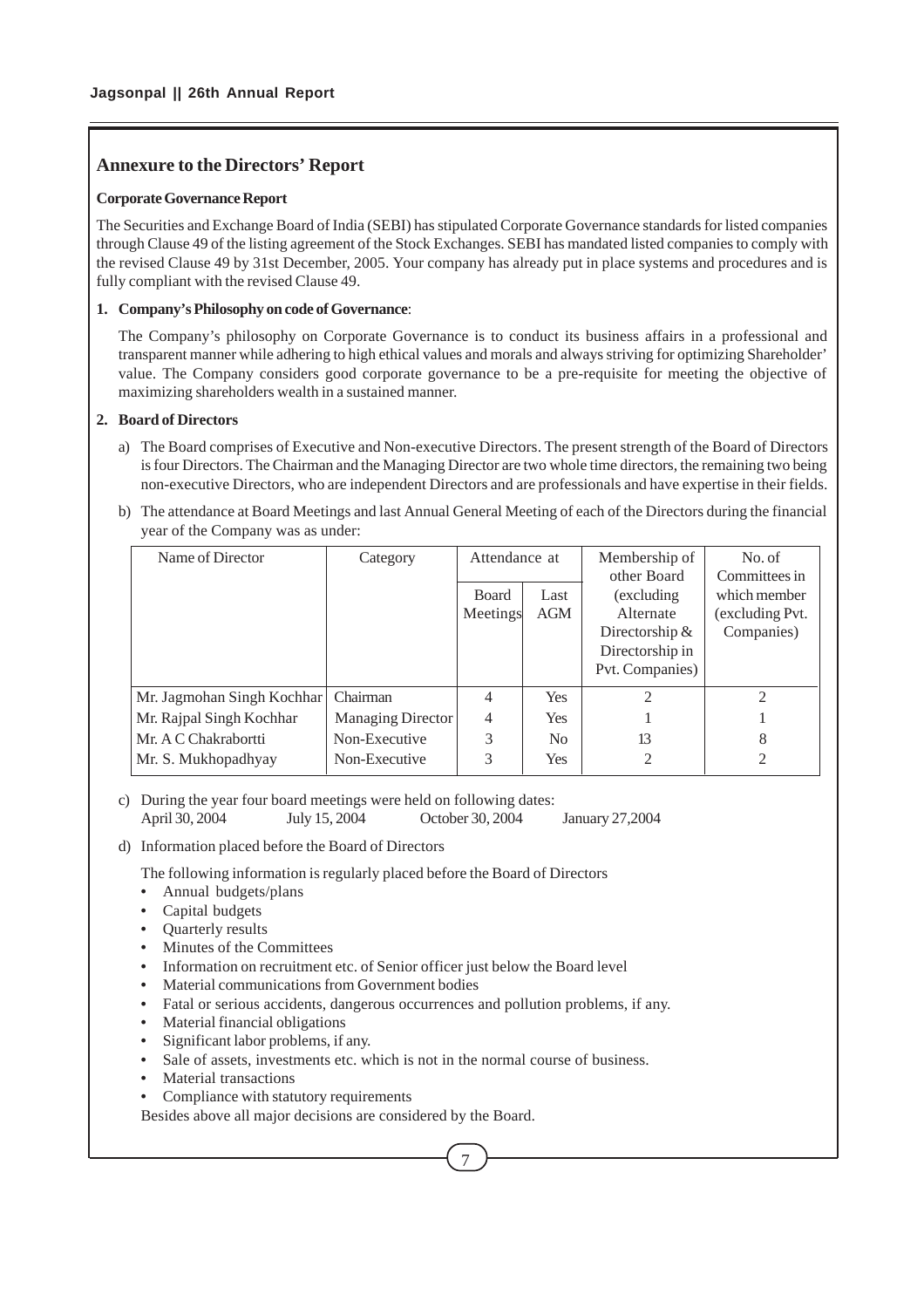# **3. Audit Committee**

The terms of reference and the role of the Audit Committee include inter-alia reviewing with management the quarterly and annual financial statements, adequacy of internal control systems and frequency and scope of internal audit, overseeing of company's financial reporting process, discussions with internal and external auditors of the company on the audit undertaken, recommending the audit fee, reviewing the internal audit undertaken and its findings, to review the functions of the whistle blower mechanism .

The Audit Committee was formed in January 2002. At present it has two Non-executive Independent Directors, Mr. A.C. Chakrabortti and Mr. S. Mukhopadhyay. The Chairman of the Committee is Mr. S. Mukhopadhyay. The Company Secretary Mr. S.K.Mata, acts as the Secretary of the Committee. The Internal Auditor and/or Statutory Auditors are invitees to the meeting. The quorum for the Committee meeting is two Directors.

The Committee has met thrice during the financial year in April, July and January months of 2004-05

#### **4. Remuneration Committee and remuneration of Directors**

The Company has not constituted a Remuneration Committee. However the managerial remuneration including perquisites thereof payable to Directors are determined by the shareholders.

The remuneration of the directors during the period 1st April, 2004 to 31st March, 2005 as approved by the Board is given below:

| a) Executive Directors:     |               |
|-----------------------------|---------------|
| Name of Executive Directors | Remuneration  |
|                             | (Rs. in lacs) |
| Mr. Jagmohan Singh Kochhar  | 45.93         |
| Mr. Rajpal Singh Kochhar    | 45.93         |

The above remuneration includes Salary, Bonus, Commission, Allowances and perquisites as per the rules of the Company.

b) Non-Executive Directors

The Non-Executive Directors were paid remuneration by way of Sitting Fees for attending board and committee meetings plus reimbursement of related actual travel and out of pocket expenses. They are entitled upto 1% commission as and when approved by the Board of Directors. During the year remuneration paid to nonexecutive directors was as follows :

| Director             | Sitting Fee |
|----------------------|-------------|
| Mr. A.C.Chakrabortti | Rs. 17500   |
| Mr. S. Mukhopadhyay  | Rs. 21000   |

## **5. Shareholders'/Investors' Grievances Committee**

In order to give the appropriate level of focus to the shareholder and investor related matters this Committee was constituted in January, 2002. At present Mr. S. Mukhopadhyay and Mr. Jagmohan Singh Kochhar are its members. Mr. S. Mukhopadhyay is chairman of the Committee. Mr. S.K.Mata, Company Secretary, is the Compliance Officer of the Company.

The complaints/queries/requests received from the shareholders have been duly attended to and resolved by furnishing requisite information/documents by the Company. A summary of complaints received and resolved by the Company during the financial year is given below:

|                                                                     | <b>Received</b> | Cleared |
|---------------------------------------------------------------------|-----------------|---------|
| Non-Receipt of Share Certificates duly transferred                  |                 |         |
| Non – Receipt of Dividend warrants                                  | 108             | 108     |
| Miscellaneous queries/requests                                      | 274             | 274     |
| Letter from Stock Exchanges, SEBI and Department of Company Affairs | 3               |         |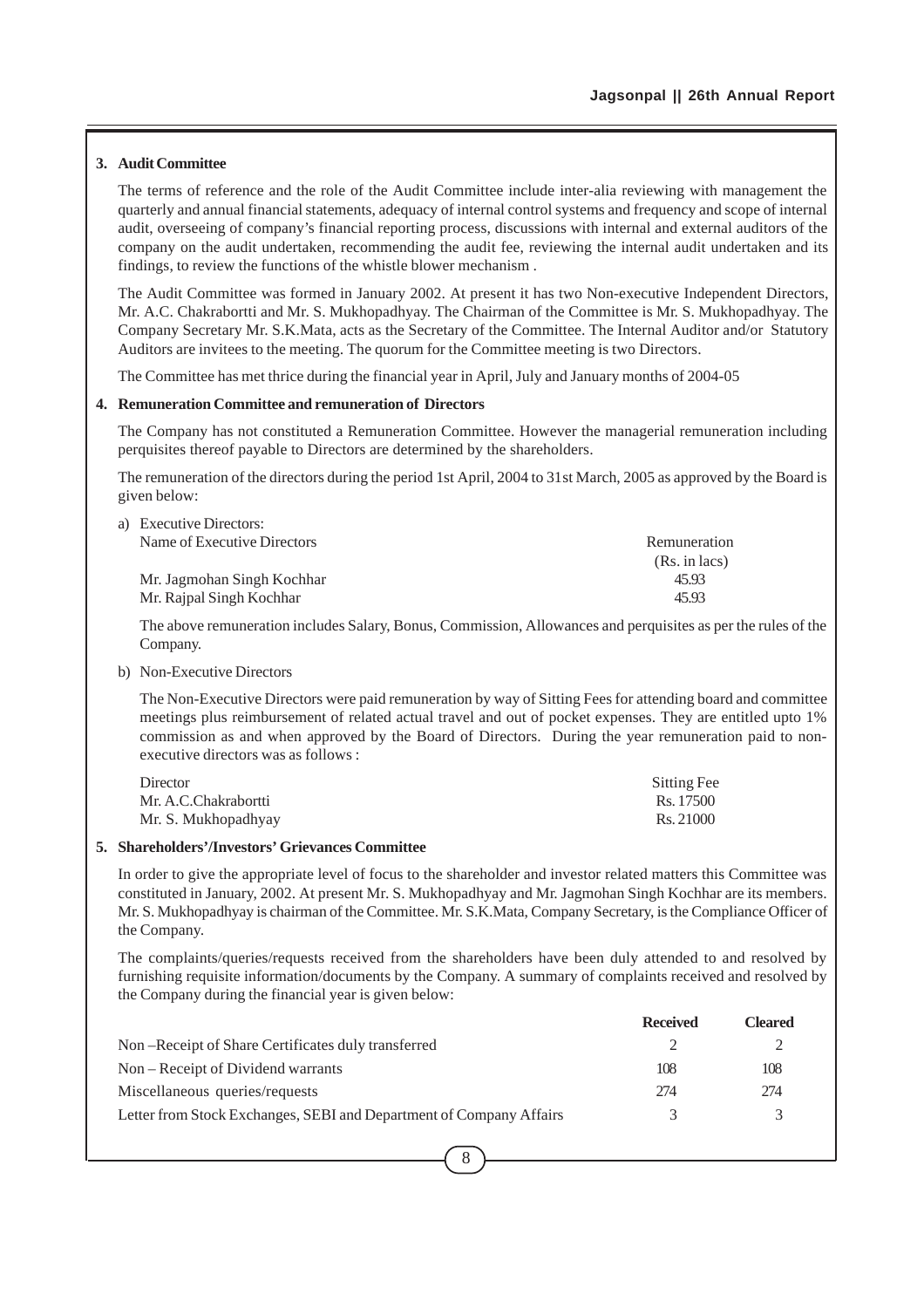## **Share Transfer Committee**

To expedite the transfer of shares and other related matters the power of share transfer and other matters (transmission and issue of duplicate shares etc.) has been delegated to the Share Transfer Committee comprising of Chairman and top officials of the Company. The committee meet at least once in a fortnight. No investors' complaint was pending for a period exceeding one months except cases which are sub judice.

# **6. General Body Meetings**

Details of the last three years' General Meetings is given below:

| <b>Year ended</b> | Date & Time |                       | <b>Place</b>                                                         | <b>Resolutions</b><br><b>Passed</b> |
|-------------------|-------------|-----------------------|----------------------------------------------------------------------|-------------------------------------|
| 31.03.2004        | 01.09.2004  | $03.00 \,\mathrm{pm}$ | Vanita Samaj, 13, Institutional Area, Lodi Road,<br>New Delhi 110003 | Ordinary - 4<br>Special - 1         |
| <b>EGM</b>        | 16.06.2004  | $10.00 \text{ am}$    | Vanita Samaj, 13, Institutional Area, Lodi Road,<br>New Delhi 110003 | Ordinary - 2<br>Special - 2         |
| 31.12.2002        | 06.06.2003  | $10.00$ am            | Vanita Samaj, 13, Institutional Area, Lodi Road,<br>New Delhi 110003 | Ordinary - 4                        |
| 30.09.2001        | 20.03.2002  | $10.00$ am            | Vanita Samaj, 13, Institutional Area, Lodi Road,<br>New Delhi 110003 | Ordinary - 6                        |

All the resolutions set out in the notices were passed by the members. No resolutions were put through Postal ballot last year. Presently the Company does not have any proposal for Postal Ballot.

## **7. Disclosures**

There were no transactions of material nature with the Directors or the Management or relatives of the Directors during the financial year which could have potential conflict with the interests of the Company at large.

The Company has complied fully with the requirements of the regulatory authorities on capital market. There have been no instances of non-compliance by the Company on any matter related to the capital markets nor has any penalty or stricture been imposed on the Company by the Stock Exchanges and SEBI.

The Company has rigorously followed the accounting standards, laid down by the Institute of Chartered Accountants of India.

The Audit Committee regularly reviews the risk management strategy of the Company to ensure the effectiveness of risk management policies and procedures.

The Managing Director and the Chief Financial Officer of the Company have furnished the requisite certificate to the Board of Directors under the Clause 49 of the Listing Agreement.

The Company has set up a direct touch initiative under which all employees/business associates have direct access to the members of Audit Committee. The policy allows them to bring to management notice suspected unethical behavior, malpractices and frauds, if any.

## **8. Means of communications**

The quarterly results are published in one English daily newspaper (The Pioneer) and one Hindi newspaper (Veer Arjun) published from Delhi. The half yearly report was not sent to the shareholders. The quarterly results are available on the SEBI internet site www. sebiedifar.nic.in

During the financial year the Company has not made any presentations to the institutional investors or analysts. The Management Discussion and Analysis Report forms a part of this Annual Report.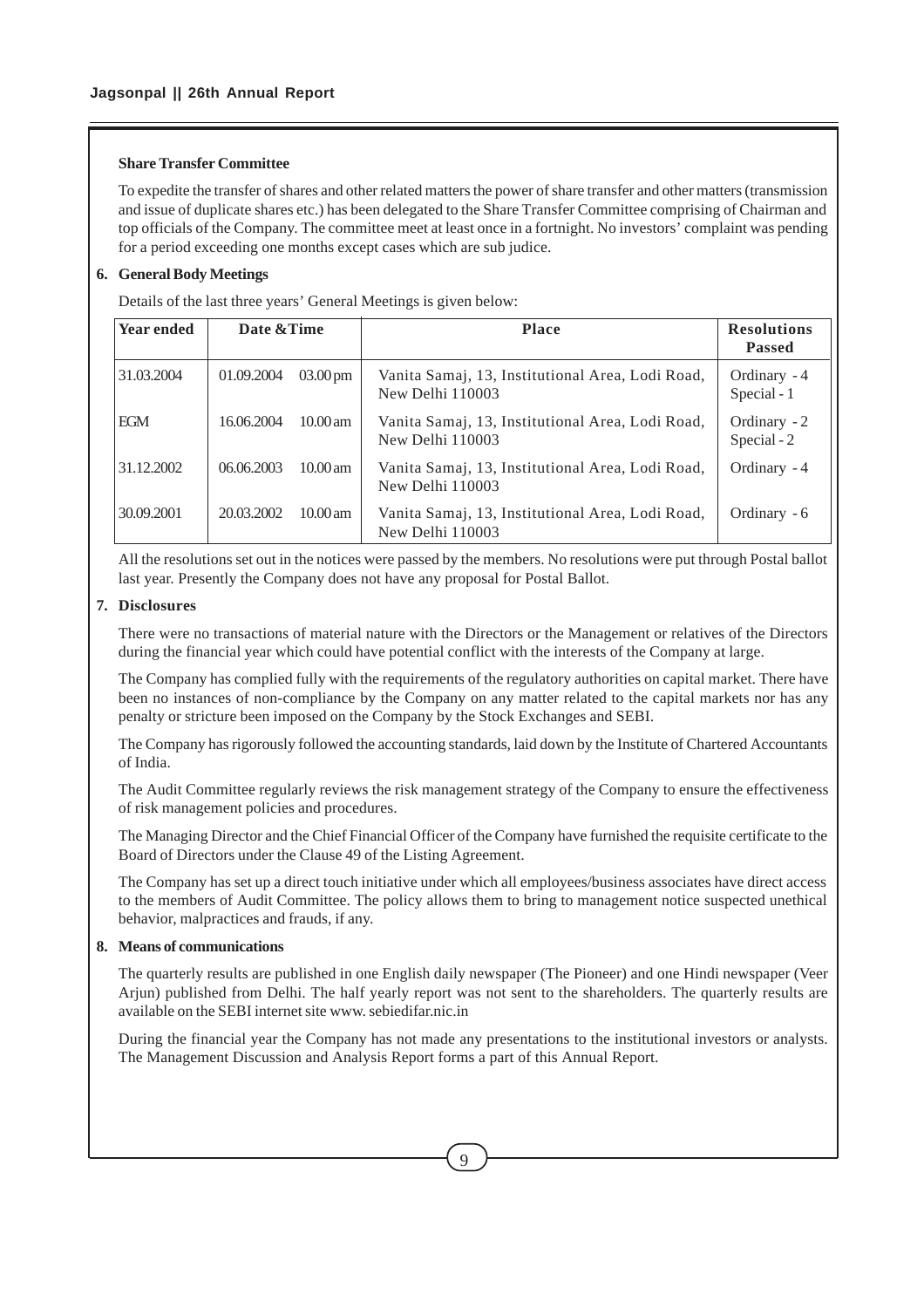Vanita Samaj, 13, Institutional Area, Lodi Road, New Delhi 110003

# **9. General Shareholder Information**

- **•** Annual General Meeting : Friday, 30th September, 2005
- Dates of Book Closure : September 28 to September 30, 2005 (both days inclusive)
- **••** Dividend Payment Date : Within stipulated time, if declared. **•** Financial Calendar (tentative) Results for the quarter ending
- 
- 
- June 2005 4th week of July 2005 September 2005 4th week of October 2005 December 2005 4th week of February 2005 March 2006 4th week of April 2006 **•** Listing on Stock Exchanges : The Stock Exchange, Mumbai The National Stock Exchange of India Limited The Delhi Stock Exchange Association Limited The Ludhiana Stock Exchange Association Limited The company has paid the listing fee for 2004-05 to the Stock Exchanges.
- ISIN No. for NSDL & CDSL INE048B01027
- Stock Code : JAGSNPHARM EQ at NSE and 507789 at BSE

# **•** Share Price :

| Month     | <b>BSE</b> |                    |                                                                      |               |           | <b>NSE</b>         |              |         |
|-----------|------------|--------------------|----------------------------------------------------------------------|---------------|-----------|--------------------|--------------|---------|
|           |            | <b>Share Price</b> |                                                                      | <b>Sensex</b> |           | <b>Share Price</b> | <b>Nifty</b> |         |
|           | High (Rs)  | Low (Rs)           | High                                                                 | Low           | High (Rs) | Low (Rs)           | <b>High</b>  | Low     |
| Apr. 04   | 176.50     | 106.00             | 5979.25                                                              | 5599.12       | 176.45    | 107.00             | 1912.35      | 1771.45 |
| May 04    | 283.40     | 184.20             | 5772.64                                                              | 4227.50       | 282.95    | 184.00             | 1837.95      | 1292.20 |
| Jun. 04   | 245.95     | 204.60             | 5012.52                                                              | 4613.94       | 250.00    | 206.00             | 1566.50      | 1437.90 |
| Jul. 04   | 261.00     | 214.00             | 5009.63                                                              | 4723.04       | 261.00    | 211.05             | 1586.55      | 1472.55 |
|           |            |                    | Post split into Rs.5/- each and post bonus issue in the ratio of 3:1 |               |           |                    |              |         |
| Jul. 04   | 44.50      | 33.40              | 5200.85                                                              | 4936.60       | 44.80     | 33.00              | 1638.70      | 1562.90 |
| Aug. 04   | 41.00      | 33.25              | 5269.22                                                              | 5022.29       | 44.90     | 33.25              | 1658.90      | 1573.70 |
| Sep. $04$ | 39.80      | 30.00              | 5638.79                                                              | 5178.57       | 40.10     | 30.25              | 1760.80      | 1619.90 |
| Oct. 04   | 39.15      | 32.60              | 5803.82                                                              | 5558.14       | 39.40     | 32.35              | 1829.45      | 1737.85 |
| Nov. 04   | 43.85      | 34.50              | 6248.43                                                              | 5649.03       | 44.00     | 34.05              | 1963.80      | 1776.70 |
| Dec. 04   | 42.00      | 36.00              | 6617.15                                                              | 6176.09       | 42.10     | 36.30              | 2088.45      | 1944.50 |
| Jan. 05   | 40.60      | 32.50              | 6696.31                                                              | 6069.33       | 41.00     | 32.50              | 2120.15      | 1894.40 |
| Feb. 05   | 36.20      | 31.70              | 6721.08                                                              | 6508.33       | 36.90     | 31.55              | 2110.15      | 2036.60 |
| Mar. 05   | 36.15      | 26.85              | 6954.86                                                              | 6321.31       | 36.15     | 26.55              | 2183.45      | 2035.65 |

#### **•** Stock Performance in comparison to NSE index

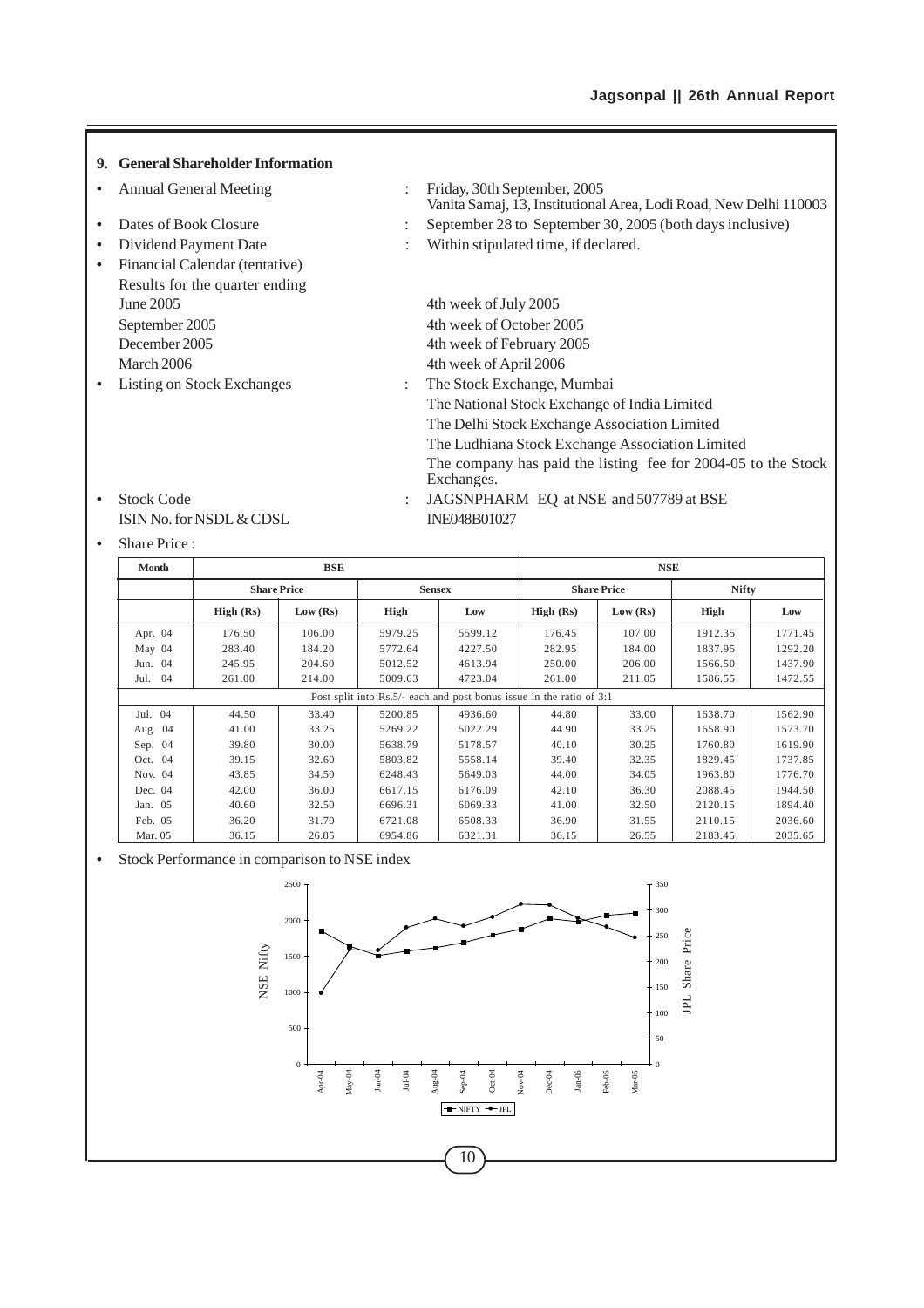**•** Address for correspondence and Registrar and Transfer Agents

The company has appointed M/s. MCS Limited as Registrar and Share Transfer Agents. For matters related to the shares following may be contacted.

Company Secretary MCS Limited Jagsonpal Pharmaceuticals Ltd. Unit: Jagsonpal Pharmaceuticals Ltd. T-210 J, Shahpur Jat, W-40, Okhla Industrial Area, Ph. –II New Delhi 110049. New Delhi 110020.

• Distribution of shareholding as on 30.06.2005

| <b>Range (Shares)</b> | Number of<br><b>Shareholders</b> | Percentage of<br><b>Shareholders</b> | Number of<br><b>Shares</b> | Percentage of<br><b>Shareholding</b> |
|-----------------------|----------------------------------|--------------------------------------|----------------------------|--------------------------------------|
| $1 - 500$             | 6395                             | 63.44                                | 1370143                    | 5.23                                 |
| $501 - 1000$          | 2610                             | 25.89                                | 2107164                    | 8.04                                 |
| $1001 - 10000$        | 1027                             | 10.19                                | 2558104                    | 9.76                                 |
| $10001 - 20000$       | 24                               | 00.24                                | 352268                     | 1.35                                 |
| $20001 \&$ above      | 24                               | 00.24                                | 19810321                   | 75.62                                |

**•** Dematerialisation of Securities

Shares of the Company are actively traded on the Stock Exchange, Mumbai and the National Stock Exchange of India Limited. Approximately 92.44% of the Company's total shares have been dematerialized.

• Plant Location

20 K.M. Mathura Road, Post Office Amar Nagar, Faridabad - 121003

## **10. Reappointment of Directors**

| Name of Director                     | $\ddot{\phantom{a}}$ | Mr. Sukumar Mukhopadhyay                                                                                                                                                                                                                                                                               |
|--------------------------------------|----------------------|--------------------------------------------------------------------------------------------------------------------------------------------------------------------------------------------------------------------------------------------------------------------------------------------------------|
| Date of Birth                        |                      | 18.04.1937                                                                                                                                                                                                                                                                                             |
| Date of Joining the Board            |                      | 03.01.2002                                                                                                                                                                                                                                                                                             |
| Expertise                            |                      | Mr. Sukumar Mukhopadhyay who retires by rotation at this Annual General<br>Meeting was member of Central Board of Excise & Customs, Government of<br>India. He is fellow member of Indian Council of Arbitration. He is a Tax<br>Consultant in Excise and Customs and has vast experience in the area. |
| List of Outside Directorships held : |                      | Greaves Cotton Limited, Mumbai<br>Consolidated Fibres and Chemicals Ltd., Kolkata.                                                                                                                                                                                                                     |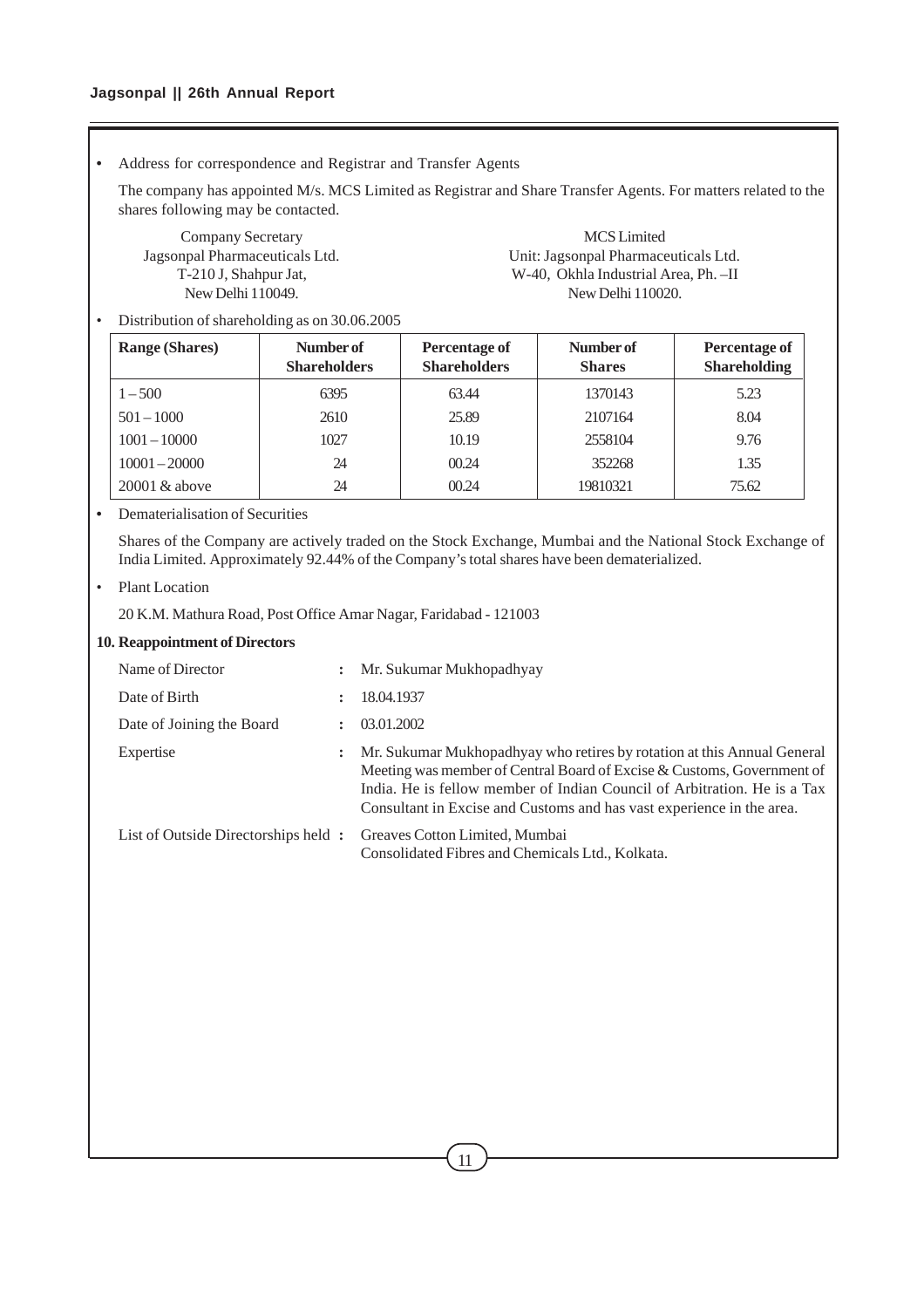# **Auditors' Report on Corporate Governance**

To the members of Jagsonpal Pharmaceuticals Limited

We have examined the compliance of conditions of Corporate Governance by Jagsonpal Pharmaceuticals Limited for the period ended on 31st March, 2005 as stipulated in Clause 49 of the Listing Agreement of the said Company with the Stock Exchanges.

The compliance of conditions of Corporate Governance is the responsibility of the management. Our examination was limited to procedures and implementation thereof, adopted by the Company for ensuring the compliance of the conditions of Corporate Governance. It is neither an Audit nor an expression of opinion on the financial statement of the Company.

In our opinion and to the best of our information and according to the explanations given to us, we certify that the Company has complied in all material aspect with the conditions of Corporate Governance as stipulated by the above mentioned Listing Agreement.

We state that no investor grievances are pending for a period exceeding one month against the Company as per the records maintained by the Company and presented to the Investors' Grievances Committee.

We further state that such compliance is neither an assurance as to the future viability of the Company nor the efficiency or effectiveness with which the management has conducted the affairs of the Company.

## **For P.P. Thukral & Company** *Chartered Accountants*

Place : New Delhi **Suresh Sethi** Dated : 23.08.2005 *Partner*

# **Management Discussion and Analysis Report**

# **Industry Structure and developments**

The year ended March 2005 has not been an encouraging one for the pharma industry in general and the small – scale sector in particular.

A plethora of issues converged in the second half of this year leading to slowing down of the growth rate. The implementation of MRP-based excise duty and the NDPS controversy and its ensuing fallout resulted in the loss of a large chunk of business in the so-called peak season for the industry.

The time has now come for Indian companies to seriously re-look into their medium-term future plans, especially in view of the imminent entry of newer MNCs. Acting as hub centers for outsourced R&D operations, strengthening their own portfolios through mergers and acquisitions, consolidating their operations will be some of the options available for a healthy future.

This has to be looked at in light of the fact that more than 80% of the formulation business in India is controlled by less than 400 companies presently, leaving thousands of others with virtually no options. The strict implementation of Schedule M stipulations will further threaten the already fragmented un-organized sector.

#### **Opportunities and Threats**

In addition the fierce competition at the national level the industry has seen many companies closing and many more to merge to sustain and develop. More emphasis on drug quality, good manufacturing practices, most stringent process controls, developing and marketing newer and better medicines and extra expenditure on R&D are few important factors to sustain growth.

Bigger and better companies of the world will show interest in the Indian market, the newer researched drugs will find their way to India faster than it used to be ever before, and many of the drugs presently available in the world markets outside India will be brought to the country either by the companies presently operating or other new entrants.

The near future will witness the entry of several new products to cater to the 'Lifestyle Disorders' that are gaining attention of the medical and pharmaceutical world. Newer products to manage diabetes, asthma, cardiovascular disorders, arthritis etc. will gain momentum, as India is fast becoming the world capital for lifestyle disorders.

Jagsonpal has defined its short and medium term plans in this direction and is geared to increase its market presence, riding on the crest of the spurt in the growth envisaged for the industry.

In the offing are clearly defined Strategic Business Units, catering to specific therapeutic application areas.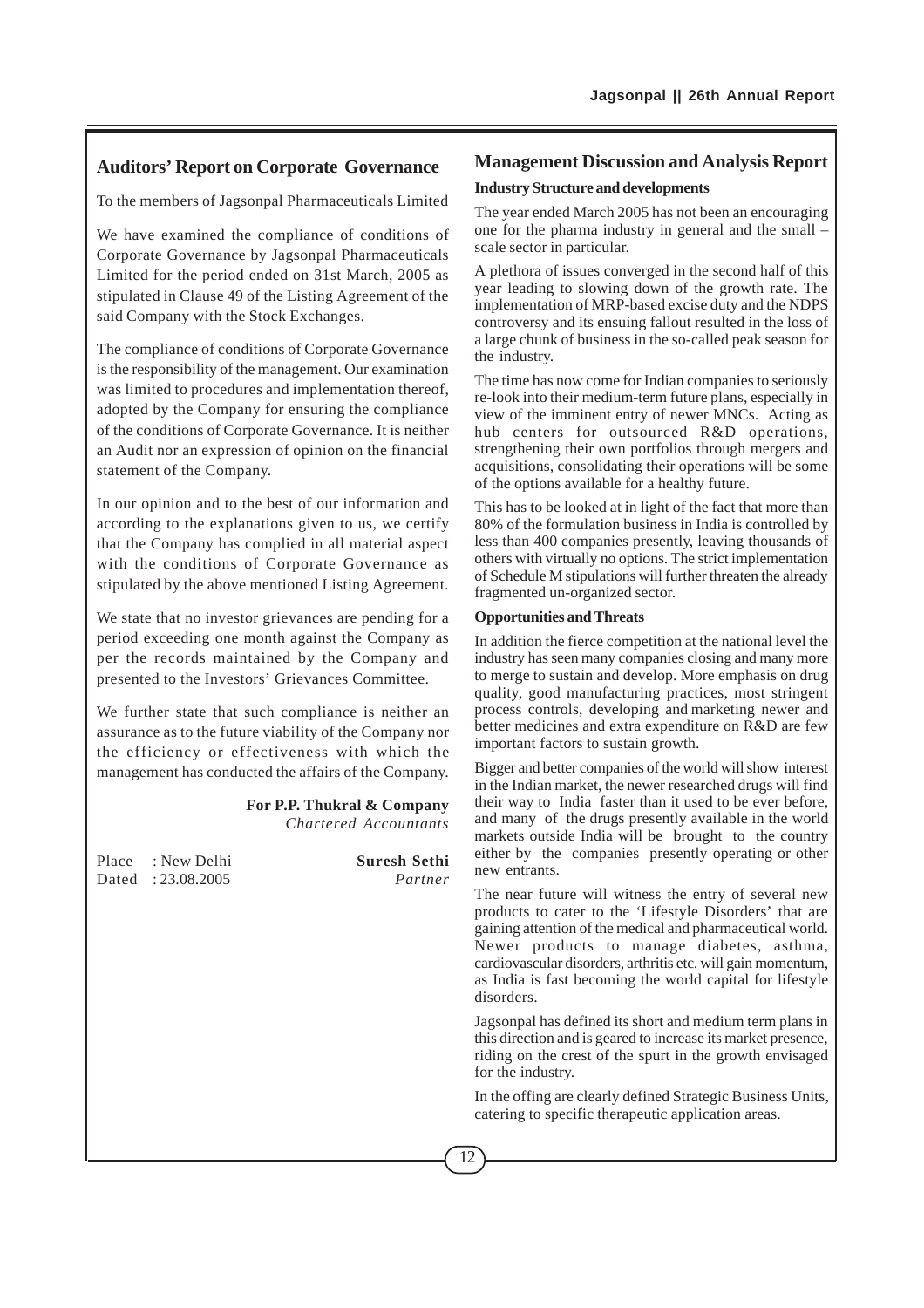Jagsonpal has rapidly expanded its field force, with the objectives of increase in market penetration, business generation as well as the bottom line. This strategy is expected to yield the following benefits in 2005-06:

- **•** Increase in the number of prescriptions from each customer
- **•** Increase in the number of products on prescription from each customer
- **•** Increase in the number of customers in the contact lists

#### **Product-wise performance**

LycoRed has attained the # 1 ranking in the antioxidant market. This is especially creditable because of the fact that the product has been marketed on all-India basis for less than 3 years. Other key brands of the company enjoying leadership status are:

| Product                   | Rank |
|---------------------------|------|
| Indocap SR (all salts)    |      |
| Indocap SR (Indomethacin) | 1    |
| Metadec                   | 2    |
| Metabol                   | 4    |
| Maintane Tab              |      |
| Maintane Inj              | 2    |
| Equirex                   | 2    |
| Equilibrium               | 2    |
| Amplus cap                | 1    |
| Parvon range              | 2    |
| JP Tone syrup             |      |

#### **Outlook**

Independent market audit reports are indicative of the encouraging trends, with the company enjoying a ranking of 44 presently. What emerges very interestingly is the fact that several brands of the company have leadership status in their respective segments.

The focus for 2005-06 will be towards attainment of a market ranking amongst the 'Top – 40' companies. Supporting this goal will be a trained and motivated field force of over 1100, ensuring demand generation from over 1,50,000 doctors and making the company's products available at nearly 5,00,000 retail pharmacies.

Backing this Herculean task will be over 1800 authorised re-distribution stockiest of the company, catered to by 23 depots / CFAs.

The future outlook of the company appears to be very promising.

#### **Internal Control systems and their adequacy**

JPL has adequate internal control systems and processes to safeguard its assets and all the transactions are recorded and reported as per the generally accepted or prescribed norms. The internal control systems are well documented and rigidly implemented. There are clearly defined systems and authority and responsibilities in place which ensure accuracy and reliability of all financial and other data for effective and efficient management. The systems and processes are reviewed periodically and upgraded under the guidance of Audit committee and external auditors/agencies.

## **Financial performance with respect to operational performance**

*Loans*

During the period the Loans increased by Rs.354 lacs.

*Results from operations*

(Rs. in Lacs)

| Particulars             |           | Current Year Previous Year |
|-------------------------|-----------|----------------------------|
|                         | 12 Months | 15 Months                  |
| Sales                   | 14801.11  | 17278.09                   |
| Operational expenditure | 13513.00  | 15567.59                   |
| <b>PBIDT</b>            | 1288.11   | 1710.50                    |
| Interest                | 329.80    | 405.12                     |
| Depreciation            | 131.71    | 144.66                     |
| <b>PBT</b>              | 826.60    | 1160.72                    |
| Provn. for Tax          | 294.80    | 392.09                     |
| Profit After Tax        | 531.80    | 768.63                     |
|                         |           |                            |

#### *Interest*

The Company has been able to contain interest cost on the same level as of last year.

### *Net Profit*

During the current year for the various reasons stated elsewhere the Company could achieve lower net profit.

#### *Receivables*

The receivables increased during the year under review.

## **Human Resources and Industrial relations**

The human resources of JPL is its biggest assets and has 1000 strong, dedicated and motivated people in the team. In order to achieve overall development of its people and to ensure greater accountability and responsibility continuous training with respect to work and other areas is imparted. The opportunities are created to encourage employees to develop multi functional skills and gear so as to meet the challenging assignments in the company. The industrial relations continue to be very cordial. The company has also devised reward system to keep the star performers and their teams highly motivated.

## **Cautionary Statement**

The report is based on certain estimates, assumptions and expectations, which may or may not be accurate or realised. The risks factors stated in the report are not exhaustive. So the actual results could materially differ from those expressed or implied. Important factors such as economic conditions, government policies, subsequent developments and other incidental factors etc. could make material difference to company's operations.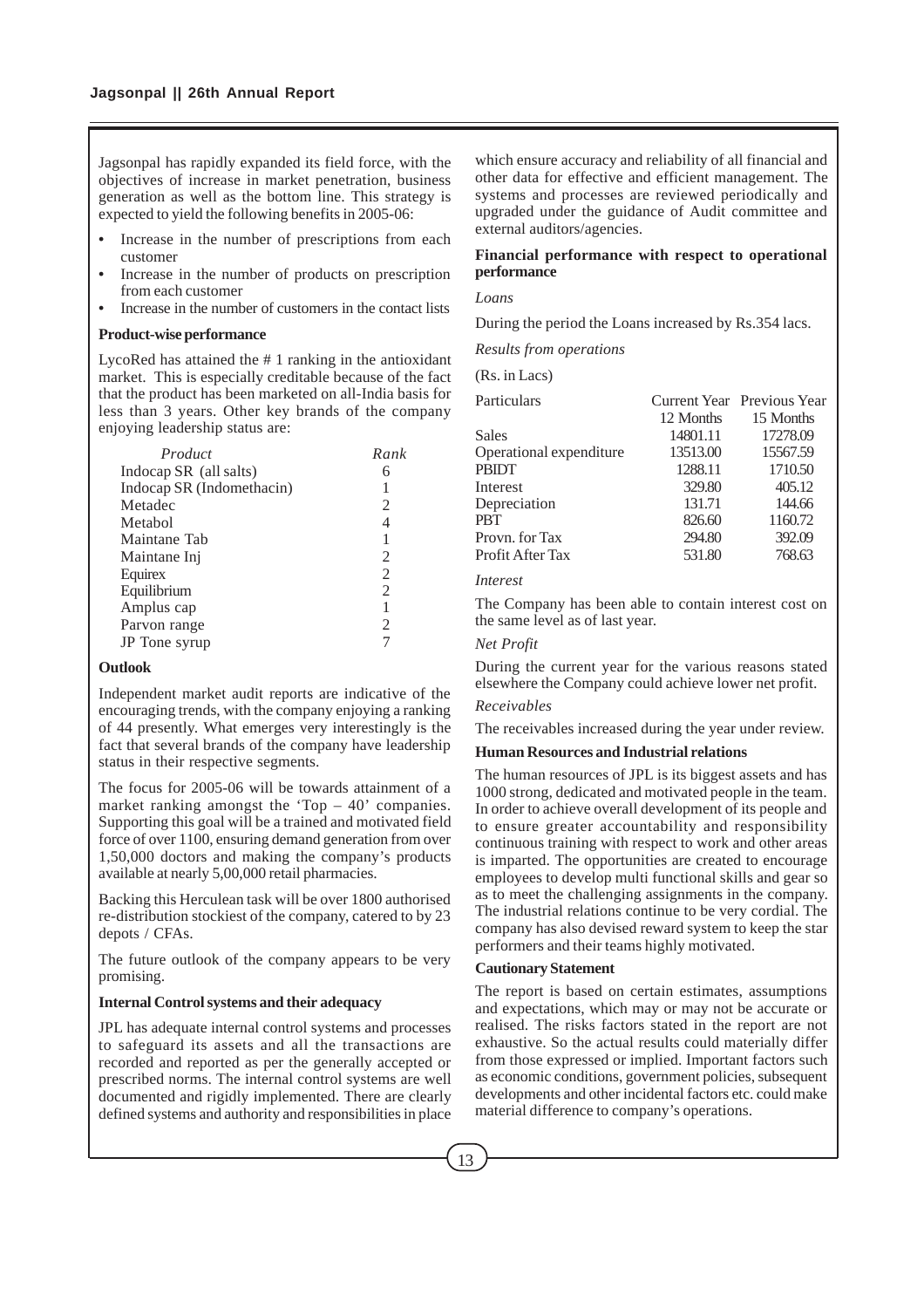# **Auditors' Report**

To the members of Jagsonpal Pharmaceuticals Limited

- 1. We have audited the attached balance sheet of Jagsonpal Pharmaceuticals Limited as at March 31, 2005 and also the Profit and Loss account and the Cash Flow Statement for the year ended on that date both annexed thereto. These financial statements are the responsibility of the Company's Management. Our responsibility is to express an opinion on these financial statements based on our audit.
- 2. We carried out our examinations in accordance with auditing standards generally accepted in India. Those standards require that we plan and perform the audit to obtain reasonable assurance about whether the financial statements are free of material misstatements. An audit also includes examining, on a test basis, evidence supporting the amounts and disclosures in the financial statements. An audit also includes assessing the accounting principles used and significant estimates made by the Management, as well as evaluating the overall financial statement presentation. We believe that our audit provides a reasonable basis for our opinion.
- 3. As required by the Companies (Auditors' Report) Order, 2003 issued by the Central Government of India in terms of sub-section (4A) of Section 227 of the Companies Act, 1956, we enclose in the Annexure a statement on the matters specified in paragraphs 4 and 5 of the said Order, to the extent applicable.
- 4. Further to our comments in the Annexure referred to in paragraph 3 above, we report that:
	- a) We have obtained all the information and explanations which to the best of our knowledge and belief were necessary for the purposes of our audit;
	- b) In our opinion, proper books of account as required by law have been kept by the Company so far as appears from our examination of the books;
	- c) The Balance Sheet and Profit and Loss Account and cash flow statement are in agreement with the books of account;
	- d) In our opinion, the Balance Sheet, Profit and Loss Account and Cash Flow Statement dealt with by this report comply with the Accounting Standards under sub section (3C) of Section 211 of the Companies Act, 1956;
	- e) None of the Directors is disqualified as on March 31, 2005 from being appointed as a Director in terms of clause (g) of sub-section (1) of Section 274 of the Companies Act, 1956; and
	- f) In our opinion and to the best of our information and according to the explanations given to us, the said accounts give the information required by the Companies Act, 1956, in the manner so required and give a true and fair view in conformity

with the accounting principles generally accepted in India:

- i) in the case of the Balance Sheet, of the state of affairs of the Company as at 31st March, 2005;
- ii) in the case of the Profit & Loss Account, of the profit of the Company for the year ended on that date; and
- iii) in the case of Cash flow statement, of the cash flows for the year ended on that date.

**For P. P. Thukral & Co.** *Chartered Accountants*

Place : New Delhi **Suresh Sethi** Dated : 23.08.2005 *Partner*

#### **Annexure to the Auditors' Report**

(Referred to in Paragraph (1) of our report of even date)

- 1. a) The Company is maintaining proper records showing full particulars, including quantitative details and situation of fixed assets.
	- b) As explained to us, physical verification of a major portion of fixed assets as at March 31, 2005 was conducted by the Management during the year. In our opinion, the frequency of physical verification is reasonable. Having regard to the size of the operations of the company and on the basis of explanations received, in our opinion, the net differences found on physical verification were not significant.
- 2. a) The inventory of the Company has been physically verified by the management during the year. In respect of inventory lying with third parties, these have substantially been confirmed by them. In our opinion, the frequency of verification is reasonable.
	- b) In our opinion and according to the information and explanations given to us, the procedures of physical verification of inventory followed by the management were found reasonable and adequate in relation to the size of the Company and the nature of its business.
	- c) On the basis of our examination of records of inventory, in our opinion, the company has maintained proper records of inventory and the discrepancies noticed on physical verification between the physical stocks and the book records were not material in relation the operations of the company.
- 3. In our opinion, the company has neither granted nor taken any loans, secured or unsecured from companies, firms or other parties listed in the Register maintained under Section 301 of the Companies Act, 1956. As the Company has not granted/taken any loans, secured or unsecured, to/from parties listed in the registers maintained under Section 301 of the Companies Act, 1956 clauses iii(b), iii(c) and iii(d) of paragraph 4 of the order are not applicable.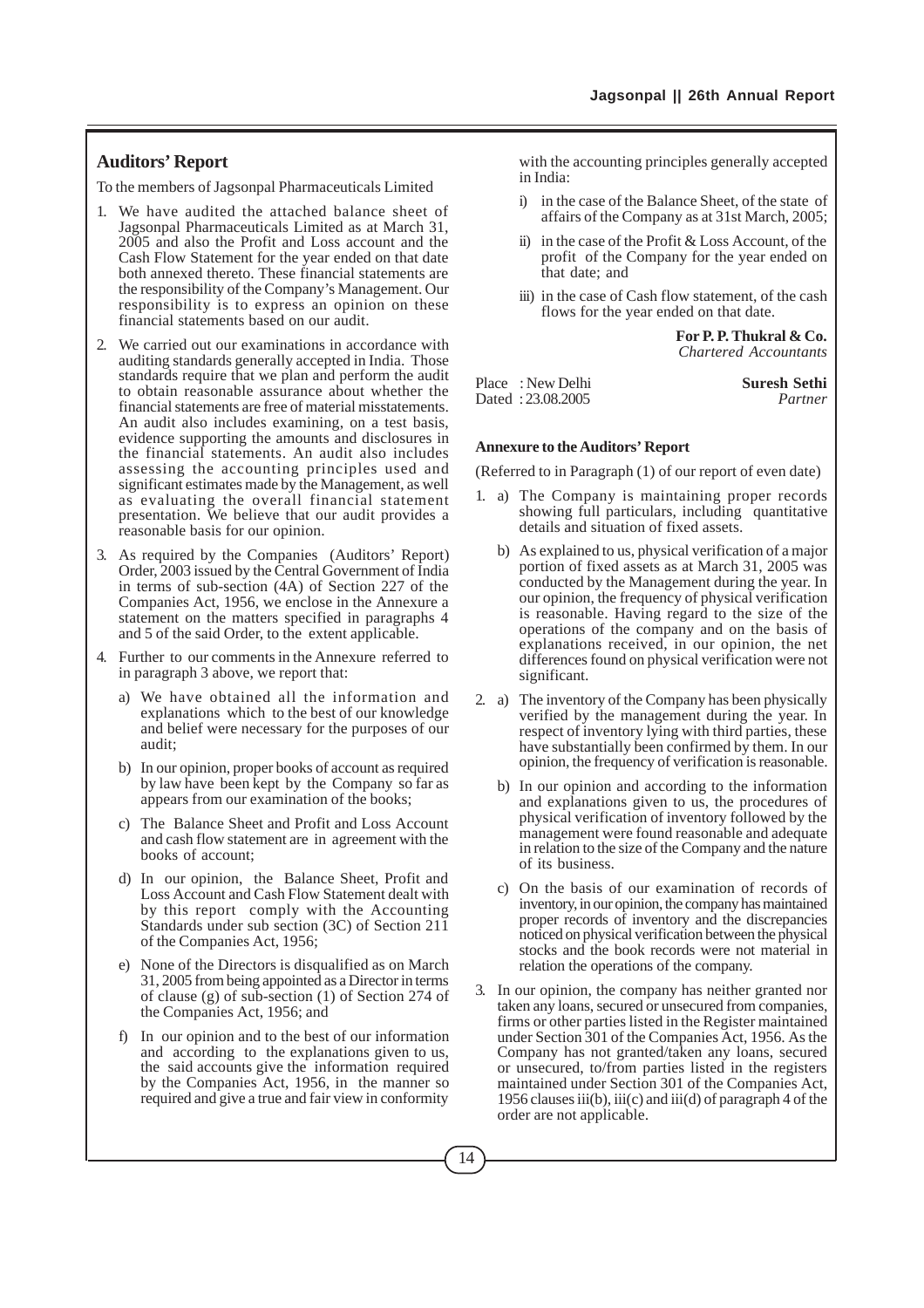- 4. In our opinion and according to the explanations given to us, having regard to the fact that some of the items are of a special nature for which alternative quotations are not available, there are adequate internal control procedures commensurate with the size of the company and the nature of its business for the purchase of inventory, fixed assets and for the sale of goods. Further, on the basis of our examination and according to the information and explanations given to us, we have neither come across nor have we been informed of any instance of major weaknesses in the aforesaid internal control procedures.
- 5. a) In our opinion and according to information and explanations given to us, the transactions that need to be entered into the Register maintained under Section 301 of the Companies Act, 1956 have been so entered.
	- b) In our opinion and according to the information and explanations given to us, there are no such transactions exceeding Rs. Five lakhs each which have been made at prices, which are not reasonable having regard to the prevailing market prices, for such goods, materials or services at the relevant time.
- 6. In our opinion and according to the information and explanations given to us, the Company has complied with the directives issued by the Reserve Bank of India and the provisions of Section 58A and 58AA of the Companies Act, 1956 and the rules framed there under, where applicable, with regard to deposits accepted from the public. As per the information and explanations given to us no order under the aforesaid sections has been passed by the Company Law Board on the company.
- 7. In our opinion, the Company has an internal audit system commensurate with its size and nature of its business.
- 8. We have broadly reviewed the books of accounts maintained by the Company in respect of products where, pursuant to the Rules made by the Central Government, the maintenance of cost records has been prescribed under Section 209(1)(d) of the Companies Act, 1956. We have not, however made a detailed examination of the records with a view to determine whether they are accurate or complete.
- 9. a) According to the information and explanations given to us and according to the books and records as produced and examined by us, in our opinion, the undisputed statutory dues in respect of provident fund, employees' state insurance, income-tax, sales-tax, custom duty, excise duty, cess and other as applicable have been regularly deposited by the company during the year with the appropriate authorities.
	- b) As at 31st March, 2005 according to the records of the Company, the following are the particulars of disputed dues on account of Excise duty that have not been deposited :

| Name of     | Amount  | Year    | Forum where |
|-------------|---------|---------|-------------|
| the statute | (lakhs) | Pending | Pending     |
| Excise duty | 0.46    | 1994-95 | Tribunal    |

- 10. The company has neither accumulated losses as at  $31<sup>st</sup>$  March, 2005 nor it has incurred any cash losses during the financial year ended on that date or in the immediately preceding financial year.
- 11. Based on our audit procedures and on the information and explanations given by management, we are of the opinion that the company has not defaulted in repayment of its dues to any financial institution or bank during the year.
- 12. The company has not granted any loans and advances on the basis of security by way of pledge of shares, debentures and other securities.
- 13. The provisions of any special statute as specified under clause (xiii) of paragraph 4 of the order are not applicable to the company.
- 14. In our opinion and according to the information and explanations given to us, the company is not a dealer or trader in securities.
- 15. The company has not given any guarantees for loans taken by others from banks or financial institutions, the terms and conditions, whereof, in our opinion are prima facie, prejudicial to the interest of the Company.
- 16. The company has not obtained any term loans that were not applied for the purpose for which these were raised.
- 17. Based on the information and explanations given to us and on an overall examination of the balance sheet of the company, in our opinion, there are no funds raised on a short term basis which have been used for long term investment, and vice versa.
- 18. The company has not made any preferential allotment of shares to parties and companies covered in the Register maintained under Section 301 of the Companies Act, 1956 during the year.
- 19. The Company has not raised any money by public issue during the year.
- 20. According to the information and explanations given to us, during the year, no fraud by the company has been noticed or reported.

**For P. P. Thukral & Co.** *Chartered Accountants*

Place : New Delhi **Suresh Sethi** Dated : 23.08.2005 *Partner*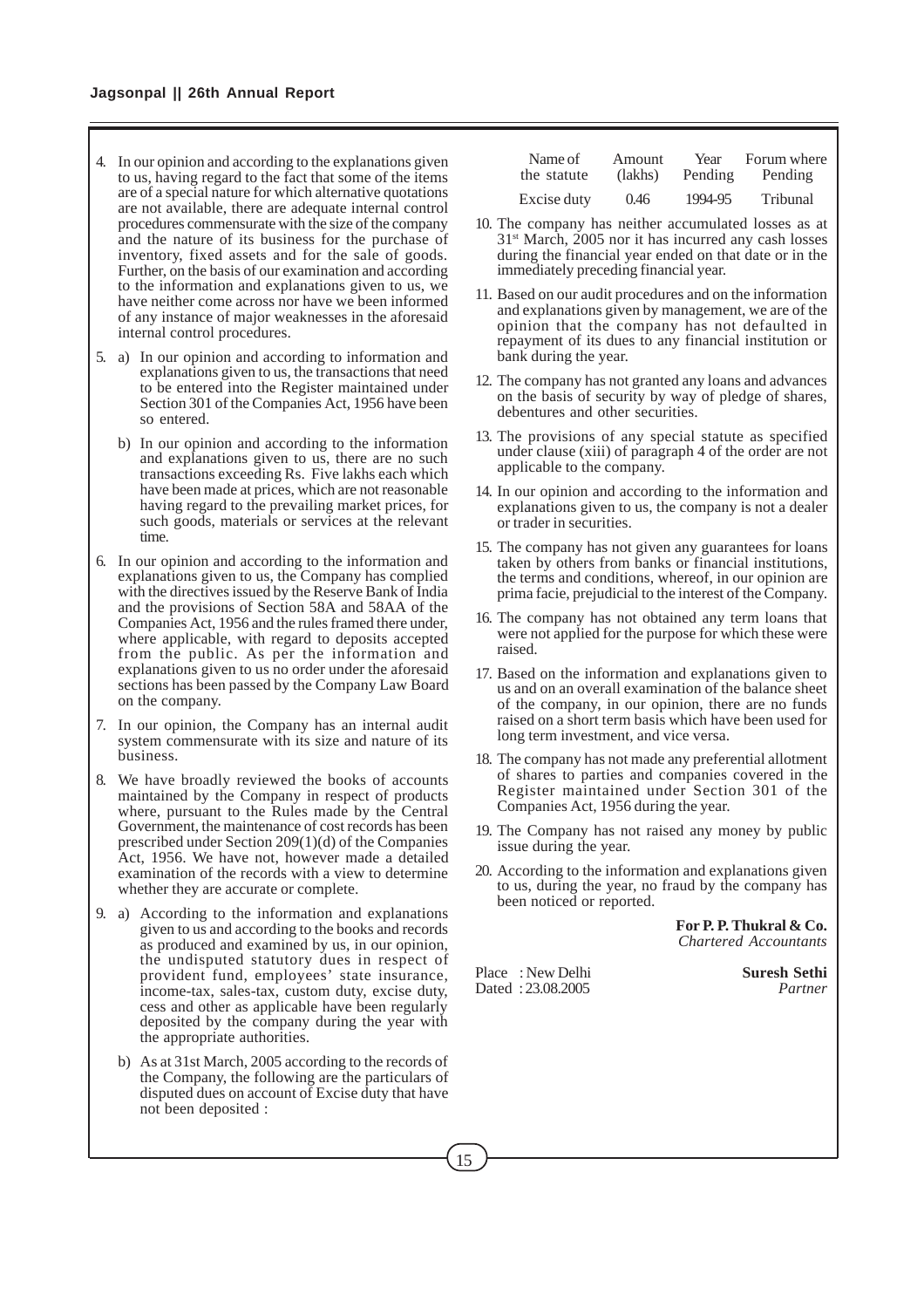| <b>Balance Sheet</b><br>As on 31.03.2005    |                                              |                                  |                                |
|---------------------------------------------|----------------------------------------------|----------------------------------|--------------------------------|
| <b>PARTICULARS</b>                          | <b>SCHEDULE</b><br>NO.                       | <b>ASON</b><br>31.03.2005<br>Rs. | AS ON<br>31.03.2004<br>Rs.     |
| <b>SOURCES OF FUNDS</b>                     |                                              |                                  |                                |
| <b>Shareholders' funds</b>                  |                                              |                                  |                                |
| Capital                                     | $\cdot_1$                                    | 13,09,90,000                     | 3,27,47,500                    |
| Reserves & Surplus                          | $\cdot_2$                                    | 55,04,35,118                     | 62,73,74,173                   |
|                                             |                                              | 68, 14, 25, 118                  | 66,01,21,673                   |
| <b>Loan Funds</b>                           |                                              |                                  |                                |
| <b>Secured Loans</b>                        | $\cdot$ 3'                                   | 29,93,84,038                     | 27,95,45,840                   |
| <b>Unsecured Loans</b>                      | 4'                                           | 6,61,26,030                      | 5,05,94,926                    |
| <b>TOTAL</b>                                |                                              | 1,04,69,35,186                   | 99,02,62,439                   |
|                                             |                                              |                                  |                                |
| <b>APPLICATION OF FUNDS</b>                 |                                              |                                  |                                |
| <b>Fixed Assets</b>                         |                                              |                                  |                                |
| Net Block                                   | $\cdot$ 5'                                   | 31,54,82,287                     | 30,76,02,320                   |
|                                             |                                              |                                  |                                |
| <b>Investments</b>                          | $\cdot 6$                                    | 5,031                            | 5,031                          |
| <b>Current Assets, Loans And Advances</b>   | $\cdot$ 7'                                   |                                  |                                |
| Inventories                                 |                                              | 67, 31, 53, 991                  | 56,68,34,656                   |
| <b>Sundry Debtors</b>                       |                                              | 20, 38, 35, 931                  | 22,77,79,484                   |
| Cash & Bank Balances                        |                                              | 2,44,55,926                      | 3,99,76,595                    |
| Loans and advances                          |                                              | 13,19,33,050                     | 8,83,25,589                    |
|                                             |                                              | 1,03,33,78,898                   | 92,29,16,324                   |
| <b>LESS:</b>                                |                                              |                                  |                                |
| <b>Current Liabilities &amp; Provisions</b> | $\cdot_8$                                    | 30,19,31,030                     | 24,02,61,236                   |
| <b>Net Current Assets</b>                   |                                              | 73, 14, 47, 868                  | 68, 26, 55, 088                |
| <b>TOTAL</b>                                |                                              | 1,04,69,35,186                   | 99,02,62,439                   |
|                                             |                                              |                                  |                                |
| NOTES TO ACCOUNTS                           | $^{\circ}13^{\circ}$                         |                                  |                                |
| As per our report of even date              |                                              |                                  |                                |
| For P.P. Thukral & Co.                      | <b>J.S. Kochhar</b>                          |                                  | A. C. Chakrabortti             |
| <b>Chartered Accountants</b>                | Chairman                                     |                                  | Director                       |
| <b>Suresh Sethi</b><br>Partner              | R.P.S. Kochhar<br><b>Managing Director</b>   |                                  | S. Mukhopadhyay<br>Director    |
| Place: New Delhi<br>Dated: 23.08.2005       | Sanjiv Kumar Dudeja<br>General Manager<br>16 |                                  | S.K. Mata<br>Company Secretary |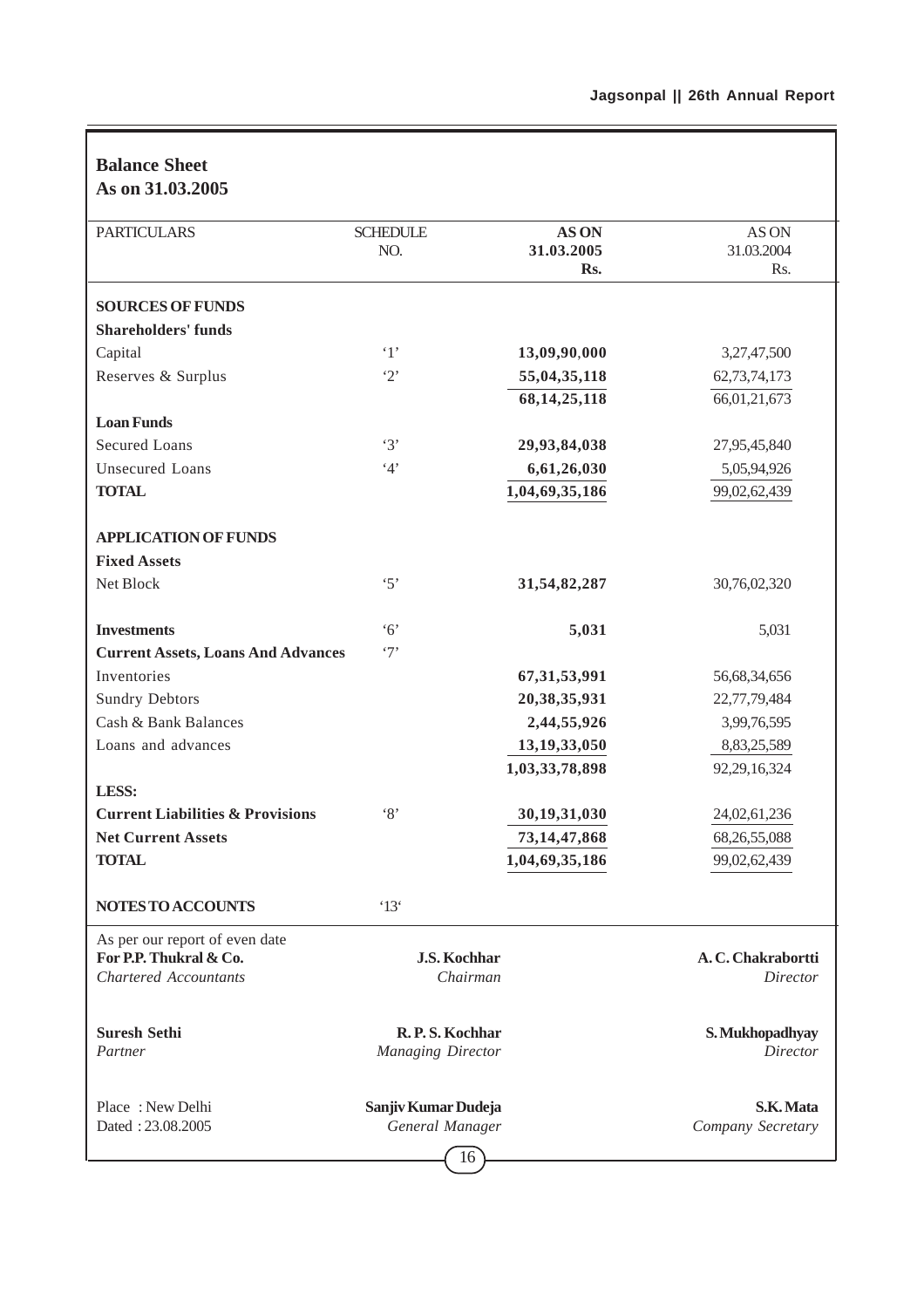$\overline{\phantom{a}}$ 

| <b>Profit and Loss Account</b>                                    |                                        |                                  |                                      |
|-------------------------------------------------------------------|----------------------------------------|----------------------------------|--------------------------------------|
| for the year ending 31.03.2005                                    |                                        |                                  |                                      |
| <b>PARTICULARS</b>                                                | <b>SCHEDULE</b><br>NO.                 | 01.04.04 to<br>31.03.2005<br>Rs. | 01.01.03 to<br>31.03.2004<br>Rs.     |
| <b>INCOME</b>                                                     |                                        |                                  |                                      |
| Sales                                                             |                                        | 1,48,01,10,878                   | 1,72,78,09,100                       |
| Less: Excise Duty                                                 |                                        | 15, 10, 26, 347                  | 21,20,70,400                         |
| <b>Net Sales</b>                                                  |                                        | 1,32,90,84,531                   | 1,51,57,38,700                       |
| Other Income                                                      | $\cdot$ 9'                             | 25,86,176                        | 81,46,362                            |
| Increase (decrease) in finished<br>goods stock & work in progress |                                        | 10,69,97,141                     | 9,36,70,282                          |
| <b>TOTAL</b>                                                      |                                        | 1,43,86,67,848                   | 1,61,75,55,344                       |
| <b>EXPENDITURE</b>                                                |                                        |                                  |                                      |
| <b>Cost of Materials</b>                                          | $^{\circ}10'$                          | 79,89,67,761                     | 87,28,51,059                         |
| Other Expenditure                                                 | '11'                                   | 51,08,89,335                     | 57, 36, 54, 182                      |
| <b>TOTAL</b>                                                      |                                        | 1,30,98,57,096                   | 1,44,65,05,241                       |
| Profit before interest, Depreciation and Tax                      |                                        | 12,88,10,752                     | 17,10,50,103                         |
| Interest                                                          | '12'                                   | 3,29,80,011                      | 4,05,11,744                          |
| Depreciation                                                      |                                        | 1,31,70,597                      | 1,44,66,477                          |
| <b>Profit before Tax</b>                                          |                                        | 8,26,60,144                      | 11,60,71,882                         |
| Provision For Tax                                                 |                                        | 2,80,13,664                      | 3,66,00,000                          |
| Deferred Tax                                                      |                                        | 14,66,674                        | 26,08,873                            |
| Net profit after tax Carried Down                                 |                                        | 5,31,79,806                      | 7,68,63,009                          |
| Balance brought forward from 31.03.04                             |                                        | 6,65,95,869                      | 2,92,87,479                          |
| <b>Balance Available for Appropriation</b>                        |                                        | 11,97,75,675                     | 10,61,50,488                         |
| Proposed Dividend                                                 |                                        | 2,61,98,000                      | 2,61,98,000                          |
| <b>General Reserve</b>                                            |                                        | 2,00,00,000                      | 1,00,00,000                          |
| Add. Income Tax on proposed dividend                              |                                        | 33,40,245                        | 33,56,619                            |
| Balance carried over to Schedule '2'                              |                                        | 7,02,37,430                      | 6,65,95,869                          |
|                                                                   |                                        | 11,97,75,675                     | 10,61,50,488                         |
| NOTES TO ACCOUNTS                                                 | '13'                                   |                                  |                                      |
| As per our report of even date<br>For P.P. Thukral & Co.          |                                        |                                  |                                      |
| <b>Chartered Accountants</b>                                      | J.S. Kochhar<br>Chairman               |                                  | A.C. Chakrabortti<br><b>Director</b> |
|                                                                   |                                        |                                  |                                      |
| <b>Suresh Sethi</b>                                               | R.P.S. Kochhar                         |                                  | S. Mukhopadhyay                      |
| Partner                                                           | <b>Managing Director</b>               |                                  | <b>Director</b>                      |
| Place: New Delhi<br>Dated: 23.08.2005                             | Sanjiv Kumar Dudeja<br>General Manager |                                  | S.K. Mata<br>Company Secretary       |
|                                                                   |                                        |                                  |                                      |

# $-17$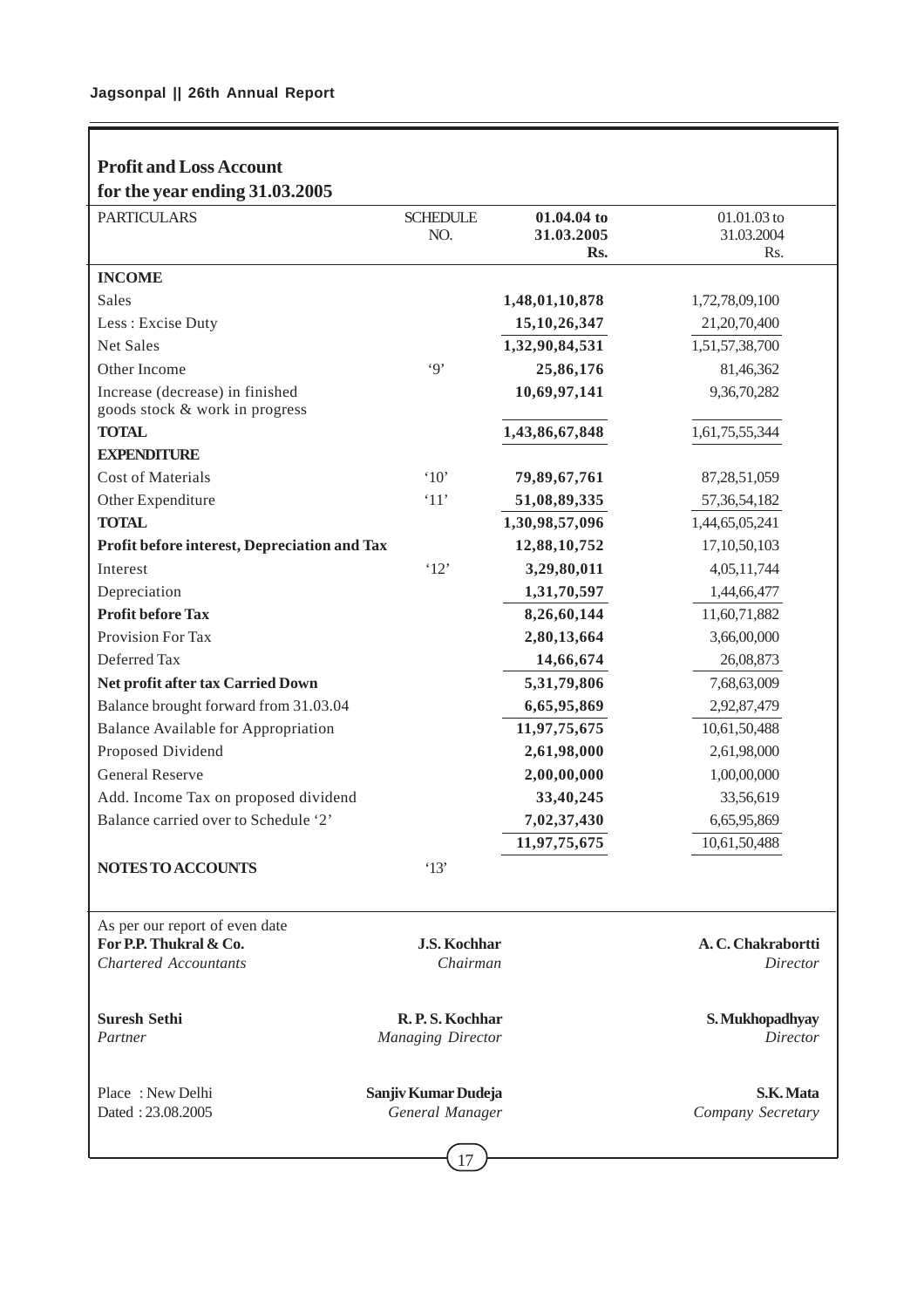| <b>Schedules</b><br><b>Annexed to and forming part of the Accounts</b>                                                             |               |                 |                  |
|------------------------------------------------------------------------------------------------------------------------------------|---------------|-----------------|------------------|
|                                                                                                                                    |               | 31.03.2005      | 31.03.2004       |
|                                                                                                                                    |               | Rs.             | R <sub>s</sub> . |
|                                                                                                                                    |               |                 |                  |
| <b>SCHEDULE '1'</b>                                                                                                                |               |                 |                  |
| <b>SHARE CAPITAL</b>                                                                                                               |               |                 |                  |
| <b>AUTHORISED</b>                                                                                                                  |               |                 |                  |
| 3,00,00,000 Equity Shares of Rs.5/- each<br>(Pr. yr. 1,00,00,000 Equity Shares of Rs. 10/- each)                                   |               | 15,00,00,000    | 10,00,00,000     |
| 2,00,00,000 Un-classified Shares of Rs. 5/- each<br>(Pr. yr. 1,50,00,000 Un-classified Shares of Rs. 10/- each)                    |               | 10,00,00,000    | 15,00,00,000     |
| ISSUED, SUBSCRIBED & PAID UP                                                                                                       |               |                 |                  |
| 2,61,98,000 Equity Shares of Rs.5/-each<br>(Pr. yr. 32,74,750 Equity Shares of Rs. 10/- each)                                      |               | 13,09,90,000    | 3,27,47,500      |
| <b>TOTAL</b>                                                                                                                       |               | 13,09,90,000    | 3,27,47,500      |
| <b>SCHEDULE '2'</b>                                                                                                                |               |                 |                  |
| <b>RESERVES &amp; SURPLUS</b>                                                                                                      |               |                 |                  |
| <b>Share Premium Account</b>                                                                                                       |               | 60,00,000       | 60,00,000        |
| <b>Revaluation Reserve</b>                                                                                                         |               |                 |                  |
| Balance as on 31.03.04                                                                                                             | 15,49,75,347  |                 |                  |
| Less: Excess amount of depreciation adjusted                                                                                       | 23,38,116     | 15,26,37,231    | 15,49,75,347     |
| <b>General Reserve</b>                                                                                                             |               |                 |                  |
| Balance as on 31.03.04                                                                                                             | 42,00,00,000  |                 | 41,00,00,000     |
| Add : Additions during the year                                                                                                    | 2,00,00,000   |                 | 1,00,00,000      |
| Less: Utilised for Bonus Shares                                                                                                    | (9,82,42,500) |                 |                  |
| Deferred Tax                                                                                                                       | (2,01,97,043) | 32, 15, 60, 457 | (2,01,97,043)    |
| <b>Profit &amp; Loss Account</b>                                                                                                   |               |                 |                  |
| Balance as on 31.03.04                                                                                                             | 6,65,95,869   |                 |                  |
| Less: Transferred to Profit & Loss Account                                                                                         | 6,65,95,869   |                 |                  |
| Add: Transferred from Profit & Loss Account                                                                                        | 7,02,37,430   | 7,02,37,430     | 6,65,95,869      |
| <b>TOTAL</b>                                                                                                                       |               | 55,04,35,118    | 62,73,74,173     |
| <b>SCHEDULE '3'</b>                                                                                                                |               |                 |                  |
| <b>SECURED LOANS</b>                                                                                                               |               |                 |                  |
| Short Term Loan as Cash credit facility from<br>Banks, secured by hypothecation of Book<br>Debts and Inventories comprising of raw |               |                 |                  |
| materials, work in process and finished goods.                                                                                     |               | 29,93,84,038    | 27,95,45,840     |
|                                                                                                                                    |               | 29,93,84,038    | 27,95,45,840     |
| <b>SCHEDULE '4'</b>                                                                                                                |               |                 |                  |
| <b>UNSECURED LOANS</b>                                                                                                             |               |                 |                  |
| Fixed deposits                                                                                                                     |               | 6,61,26,030     | 5,05,94,926      |
| <b>TOTAL</b>                                                                                                                       |               | 6,61,26,030     | 5,05,94,926      |
|                                                                                                                                    |               |                 |                  |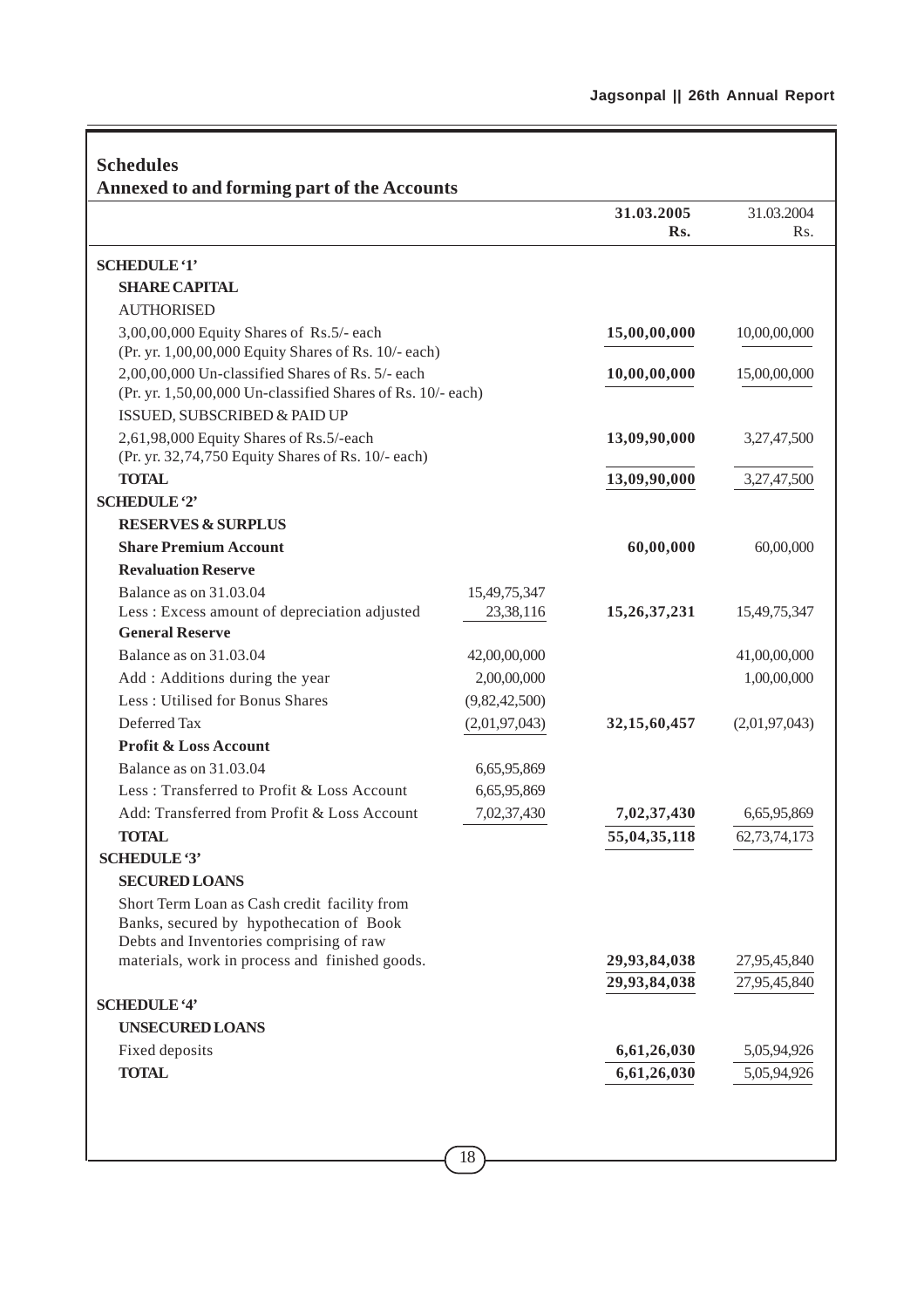# **SCHEDULE '5' FIXED ASSETS**

|                 | GROSS<br>BLOCK               |             |                 | <b>DEPRECIATION</b>          |                              |                 |                                   | NET<br>BLOCK                 |                                |                                        |                                            |
|-----------------|------------------------------|-------------|-----------------|------------------------------|------------------------------|-----------------|-----------------------------------|------------------------------|--------------------------------|----------------------------------------|--------------------------------------------|
| Particulars     | Balance<br>as at<br>31.03.04 | Additions   | Deduc-<br>tions | Balance<br>as at<br>31.03.05 | Balance<br>as at<br>31.03.04 | For the<br>Year | O <sub>n</sub><br>Deduc-<br>tions | Balance<br>as at<br>31.03.05 | Balance<br>as at<br>31.03.05   | Depreciation<br>without<br>Revaluation | Balance<br>without<br>Revaluation<br>as at |
|                 |                              |             |                 |                              |                              |                 |                                   |                              |                                |                                        | 31.03.2005                                 |
| Goodwill        | 3,00,000                     |             |                 | 3,00,000                     | $\Omega$                     |                 |                                   | $\Omega$                     | 3,00,000                       |                                        | 3,00,000                                   |
| Freehold Land   | 8,58,95,625                  |             |                 | 8,58,95,625                  |                              |                 |                                   | $\theta$                     | 8,58,95,625                    |                                        | 20,20,808                                  |
| Building        | 12,02,90,991                 | 1,03,35,869 |                 | 13,06,26,860                 | 96,72,628                    | 40,32,080       |                                   |                              | 1,37,04,708   11,69,22,152     | 23, 23, 694                            | 6,90,26,424                                |
| Plant&Machinery | 8,47,62,796                  | 20,56,509   |                 | 8,68,19,305                  | 2,40,07,176                  | 43.17.321       |                                   | 2,83,24,497                  | 5.84,94,808                    | 40.71.549                              | 4,57,08,691                                |
| Vehicles        | 51,33,586                    | 79, 37, 373 |                 | 1,30,70,959                  | 33,45,016                    | 6,59,954        |                                   | 40,04,970                    | 90,65,989                      | 6,59,954                               | 90,65,989                                  |
| Other Assets    | 8,96,34,219                  | 30,58,928   |                 | 9,26,93,147                  | 4,13,90,077                  | 64,99,358       |                                   | 4,78,89,435                  | 4,48,03,713                    | 61,15,400                              | 2,89,86,223                                |
| Total           | 38,60,17,217                 | 2,33,88,679 | 0.00            | 40,94,05,896                 | 7,84,14,897                  | 1,55,08,713     | 0.00                              |                              | 9, 39, 23, 610 31, 54, 82, 287 | 1,31,70,597                            | 15,51,08,135                               |
| Previous Year's | 34,56,50,465                 | 4,08,61,752 | 4,95,000        | 38,60,17,217                 | 6,10,90,123                  | 1,74,13,979     | 89,205                            | 7,84,14,897                  | 30,76,02,320                   | 1,44,66,477                            | 14,48,90,052                               |

**31.03.2005** 31.03.2004<br>**RS** 

|                                               | Rs.             | Rs.          |
|-----------------------------------------------|-----------------|--------------|
|                                               |                 |              |
| <b>SCHEDULE '6'</b>                           |                 |              |
| <b>INVESTMENTS</b>                            |                 |              |
| Quoted (at cost)                              | 5031            | 5,031        |
| (Refer Notes to Accounts in Schedule '13')    |                 |              |
| <b>TOTAL</b>                                  | 5,031           | 5,031        |
| <b>SCHEDULE '7'</b>                           |                 |              |
| <b>CURRENT ASSETS, LOANS &amp; ADVANCES</b>   |                 |              |
| Stock-in-trade                                |                 |              |
| (At cost or market price whichever is less as |                 |              |
| certified by one of the Directors).           |                 |              |
| <b>Raw Materials</b>                          | 10,77,74,330    | 10,84,52,136 |
| Work in process                               | 9,81,19,041     | 9,78,51,798  |
| <b>Finished Goods</b>                         | 46,72,60,620    | 36,05,30,722 |
|                                               | 67, 31, 53, 991 | 56,68,34,656 |
| <b>Sundry Debtors</b>                         |                 |              |
| (Unsecured but considered good)               |                 |              |
| Debts outstanding for a period                |                 |              |
| exceeding 6 months                            | 24,48,296       | 33,42,170    |
| Other Debts                                   | 20, 13, 87, 635 | 22,44,37,314 |
|                                               | 20, 38, 35, 931 | 22,77,79,484 |
| <b>Cash and Bank Balances</b>                 |                 |              |
| Cash and Imprest in hand                      | 14,98,491       | 30,48,512    |
| <b>Balances with Scheduled Banks</b>          | 2,29,57,435     | 3,69,28,083  |
|                                               | 2,44,55,926     | 3,99,76,595  |
| <b>Loans &amp; Advances</b>                   |                 |              |
| (Unsecured but considered good)               |                 |              |
| Advances recoverable in cash or in            |                 |              |
| kind or for value to be received              | 2,28,03,184     | 1,43,41,233  |
| Advance Income Tax                            | 10,72,26,075    | 7,03,92,774  |
| <b>Security Deposit</b>                       | 19,03,791       | 35,91,582    |
|                                               | 13, 19, 33, 050 | 8,83,25,589  |
| <b>TOTAL</b>                                  | 1,03,33,78,898  | 92,29,16,324 |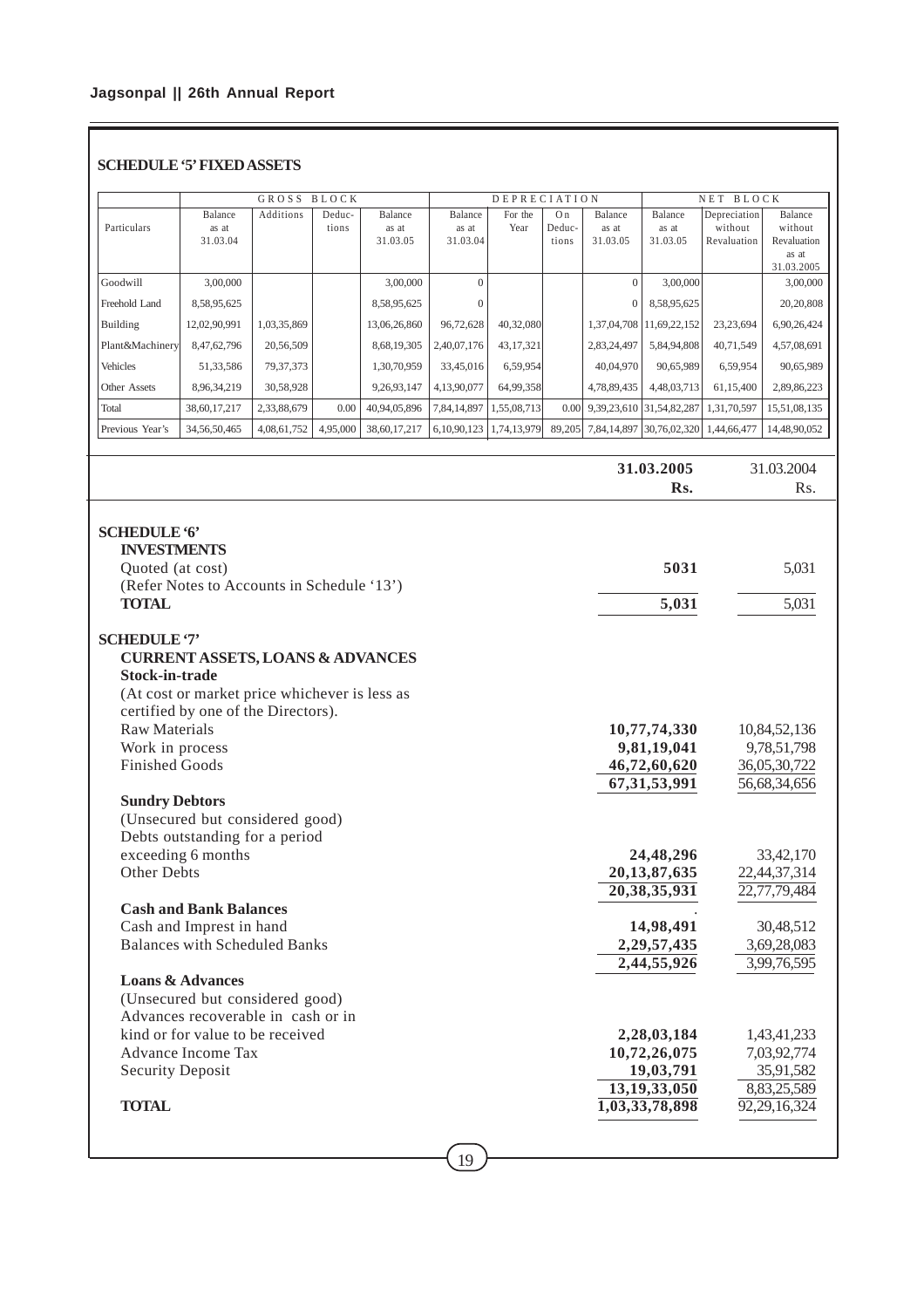|                                                  |              | 31.03.2005              | 31.03.2004                |
|--------------------------------------------------|--------------|-------------------------|---------------------------|
|                                                  |              | Rs.                     | Rs.                       |
| <b>SCHEDULE '8'</b>                              |              |                         |                           |
| <b>CURRENT LIABILITIES &amp; PROVISIONS</b>      |              |                         |                           |
| <b>Current Liabilities</b>                       |              |                         |                           |
| <b>Sundry Creditors</b>                          | 9,53,97,492  |                         | 6,65,29,820               |
| Other Liabilities                                | 4,57,71,890  |                         | 4, 14, 78, 142            |
| Interest Accrued but not due                     | 21,35,318    | 14,33,04,700            | 30,23,775                 |
| <b>Provisions</b>                                |              |                         |                           |
| Provision for taxation                           | 10,67,00,764 |                         | 7,87,70,607               |
| Deferred Tax liability                           | 2,57,27,566  |                         | 2,42,60,892               |
| Proposed Dividend                                | 2,61,98,000  | 15,86,26,330            | 2,61,98,000               |
| <b>TOTAL</b>                                     |              | 30,19,31,030            | 24,02,61,236              |
|                                                  |              |                         |                           |
| <b>SCHEDULE '9'</b>                              |              |                         |                           |
| <b>OTHER INCOME</b>                              |              |                         |                           |
| Miscellaneous Income                             |              | 25,75,092               | 83, 84, 875               |
| Dividend received from other companies           |              | 11,084                  | 10,282                    |
| Profit (loss) on sale of Assets                  |              |                         | (2,48,795)                |
| <b>TOTAL</b>                                     |              | 25,86,176               | 81,46,362                 |
| <b>SCHEDULE '10'</b>                             |              |                         |                           |
| <b>COST OF MATERIALS</b>                         |              |                         |                           |
| <b>Opening Stocks</b>                            |              | 10,84,52,136            | 11,13,33,430              |
| Add: Purchases                                   |              | 79,82,89,955            | 86,99,69,765              |
|                                                  |              | 90,67,42,091            | 98,13,03,195              |
| Less: Closing Stocks                             |              | 10,77,74,330            | 10,84,52,136              |
| <b>TOTAL</b>                                     |              | 79,89,67,761            | 87,28,51,059              |
|                                                  |              |                         |                           |
| <b>SCHEDULE '11'</b>                             |              |                         |                           |
| <b>OTHER EXPENDITURE</b>                         |              |                         |                           |
| Power and Fuel                                   |              | 1,60,06,611             | 2,06,18,008               |
| Rent                                             |              | 62,05,946               | 78,78,568                 |
| Repair and Maintenance                           |              | 1,85,42,082             | 2,41,36,598               |
| <b>Personnel Expenses</b>                        |              |                         |                           |
| Salaries, Wages, Bonus & Contribution            |              |                         |                           |
| to Provident and other funds                     |              | 19,95,39,472            | 19,26,77,978              |
| Welfare                                          |              | 34,24,914               | 59,58,149                 |
| Insurance                                        |              | 51,38,502               | 75,03,523                 |
| Miscellaneous Expenses<br>Auditor's Remuneration |              | 2,66,35,057<br>1,33,725 | 3,17,04,138<br>1,33,750   |
| <b>Travelling Expenses</b>                       |              | 10,72,33,265            | 9,32,01,942               |
| <b>Sales Administration Expenses</b>             |              | 10,89,32,199            | 17,06,01,169              |
| Freight Outward                                  |              | 1,90,97,562             | 1,92,40,359               |
| <b>TOTAL</b>                                     |              | 51,08,89,335            | $\overline{57,36,54,182}$ |
|                                                  |              |                         |                           |
| <b>SCHEDULE '12'</b>                             |              |                         |                           |
| <b>FINANCIAL EXPENSES</b>                        |              |                         |                           |
| <b>Working capital borrowings</b>                |              |                         |                           |
| <b>Fixed Rate Borrowings</b>                     |              |                         | 23,61,746                 |
| Others                                           |              | 3,29,80,011             | 3,81,49,998               |
| <b>TOTAL</b>                                     |              | 3,29,80,011             | 4,05,11,744               |
|                                                  |              |                         |                           |
|                                                  |              |                         |                           |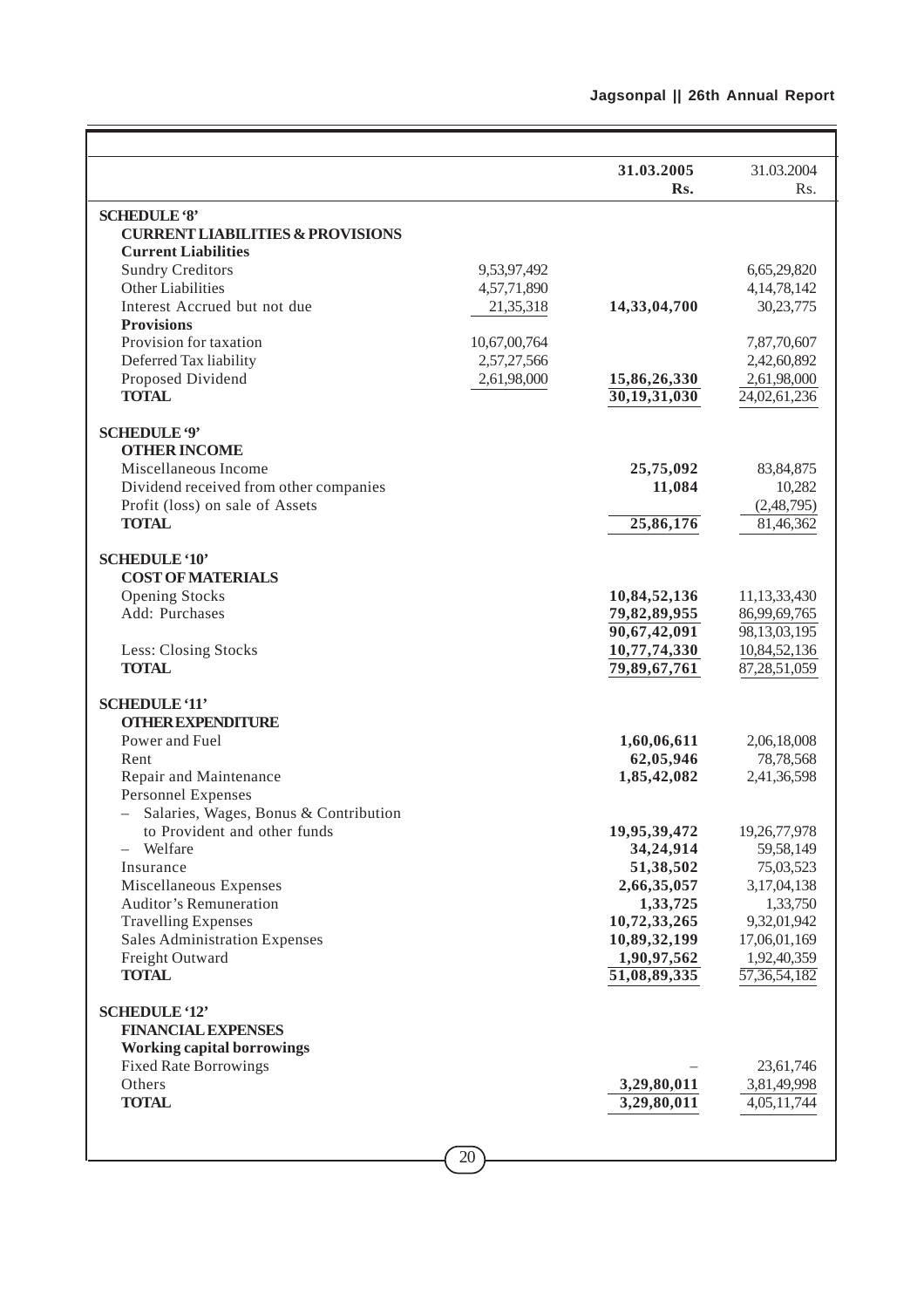# **SCHEDULE '13'**

# **NOTES TO ACCOUNTS**

Notes annexed to and forming part of the Balance Sheet as at 31st March 2005 and Profit & Loss Account for the year ended on that date.

|                           | 31.03.2005 | 31.03.2004 |
|---------------------------|------------|------------|
|                           | Rs.        | Rs.        |
| 1. Contingent Liabilities |            |            |
| Bank guarantees           | 3,00,000   | 3,00,000   |
|                           |            |            |

# **2. Significant Accounting Policies**

The significant accounting policies followed by the Company are as follows :

- I. The Accounts have been prepared on historical cost basis except for certain assets revalued in earlier year.
- II. Accounting policies are consistent and are in consonance with generally accepted accounting principles.
- III. Fixed assets are stated at cost of acquisition and subsequent improvements thereto including taxes, duties freight and other incidental expenses to acquisition and installation. In case of write up due to revaluation the fixed assets are shown at such higher amounts. The carrying amount of fixed assets are reviewed at each balance sheet date if there is any indication of impairment based on internal/external factors. Where the carrying value exceeds the estimated recoverable amount, provision for impairment is made. In assessing value in use, the estimated future cash flows are discounted to their present value using an appropriate discounting rate.
- IV. The Company follows the straight line method (S.L.M.) of charging depreciation on all assets. Consequent to the insertion of schedule XIV in Companies Act, 1956 with effect from 2nd April, 1987, depreciation has been provided at the S.L.M. rates prescribed in schedule XIV in respect of additions to fixed assets from and after the said date and in respect of additions to fixed assets prior to said date, the depreciation has been provided at older rates. Pursuant to the notification of department of Company affairs dated 16.12.1993, depreciation on assets acquired on and after the said date is provided at new rates.
- V. Capital work in progress, if any, is stated at cost.

VI. Long term investments are stated at cost.

VII.Inventories are valued at lower of cost and net realisable value. Excise duty is included in the value of inventory.

VIII Revenue is recognised on completion of sale of goods.

- IX. Transactions in foreign currency are recorded at the exchange rates prevailing on the date of the transaction. Current assets and current liabilities (other than relating to fixed assets) are restated at the rates prevailing at year end or at the forward rates where forward cover has been taken and the difference between the year end rates/forward rate and exchange rates at the date of transaction. Transaction is recognised as income or expense.
- X. Research and Development costs, (other than cost of fixed assets acquired) are charged as an expense in the year in which they are incurred.
- XI. Contribution to Provident Fund is made monthly at a pre-determined rate, to the provident fund authorities and accounted on an accrual basis.
- XII. Company has affected an arrangement with Life Insurance Corporation of India under Group Gratuity cum Life Assurance Scheme so as to cover future payment of Gratuity to retiring and other employees and is making the contribution to them as per the premium sought.
- XIII. a) Sales comprise of sale of goods, net of trade discount, goods returns, breakages.
	- b) Dividend on Shares, Insurance and other claims as and when received.
- 3. Reserve and Surplus includes an amount of Rs.10,00,00,000 as revaluation of:-

| Land              | Rs. | 6,00,00,000 |
|-------------------|-----|-------------|
| <b>Building</b>   | Rs. | 4,00,00,000 |
| (As on 31.3.2001) |     |             |

An amount of Rs.23,38,116 has been debited to revaluation reserve in 2004-05 ( previous year 29,47,501).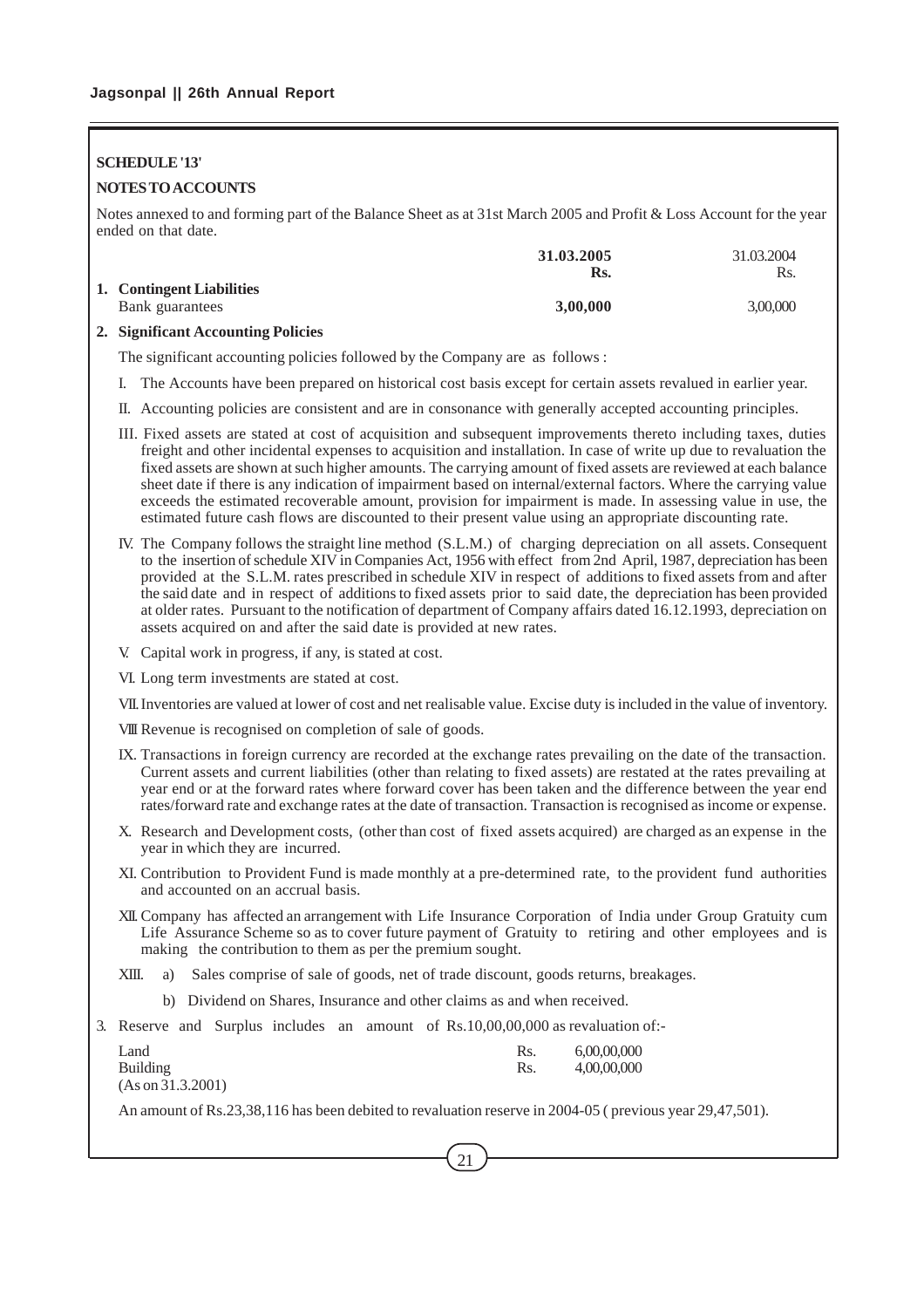$\overline{a}$ 

|                                                                                                                                                                                                                       |                        | 01.04.2004 to             | 01.01.2003 to             |
|-----------------------------------------------------------------------------------------------------------------------------------------------------------------------------------------------------------------------|------------------------|---------------------------|---------------------------|
|                                                                                                                                                                                                                       |                        | 31.03.2005                | 31.03.2004                |
|                                                                                                                                                                                                                       |                        | Rs.                       | Rs.                       |
| 4. Payment to Whole time Directors including Managing Director:                                                                                                                                                       |                        |                           |                           |
| Salary<br>Commission                                                                                                                                                                                                  |                        | 57,60,000<br>34,27,000    | 72,07,500<br>57,17,000    |
| Payment to other Directors :                                                                                                                                                                                          |                        |                           |                           |
| <b>Meeting Fees</b>                                                                                                                                                                                                   |                        | 38,500                    | 56,000                    |
| 5. Market Value of quoted long term (non-trade) investments:                                                                                                                                                          |                        |                           |                           |
| 652 fully paid Equity Shares of Ranbaxy Laboratories Ltd.                                                                                                                                                             |                        | 6,57,737                  | 3,83,418                  |
| 6. Repairs & Maintenance includes:                                                                                                                                                                                    |                        |                           |                           |
| Plant & Machinery<br><b>Building</b>                                                                                                                                                                                  |                        | 96,72,920<br>37,25,491    | 1,08,16,834<br>54,52,684  |
| Others                                                                                                                                                                                                                |                        | 51,43,671                 | 78,67,078                 |
| 7. Computation of Net Profits in accordance with Section 198 of the Companies Act and the Commission payable to the                                                                                                   |                        |                           |                           |
| directors.                                                                                                                                                                                                            |                        |                           | Rs. Lakhs                 |
|                                                                                                                                                                                                                       |                        | 01.04.2004 to             | 01.01.2003 to             |
|                                                                                                                                                                                                                       |                        | 31.03.2005                | 31.03.2004                |
| Profit before tax                                                                                                                                                                                                     |                        | 826.61                    | 1160.72                   |
| Add: Loss on sale of assets<br><b>Directors' Remuneration</b>                                                                                                                                                         |                        | 91.85                     | 2.49<br>129.25            |
| Net Profit Under Section 198                                                                                                                                                                                          |                        | 918.46                    | 1292.46                   |
| Commission payable to Directors' @ 4% each                                                                                                                                                                            |                        | 73.49                     | 103.39                    |
| Restricted to                                                                                                                                                                                                         |                        | 34.27                     | 57.17                     |
| 8. Payment & provisions for Auditors relating to:                                                                                                                                                                     |                        | Rs.                       | Rs.                       |
| Audit Fee<br><b>Other Matters</b>                                                                                                                                                                                     |                        | 1,12,725<br>21,000        | 1,10,000<br>23,750        |
|                                                                                                                                                                                                                       |                        |                           |                           |
| 9. The Tax assessment of the Company under the Income Tax Act, 1961 has been completed up to the accounting year<br>ending 31.03.2003 and there are no tax dues standing against the Company in respect of the above. |                        |                           |                           |
| 10. Balance with Scheduled Banks Include:                                                                                                                                                                             |                        | 31.03.2005                | 31.03.2004                |
|                                                                                                                                                                                                                       |                        | Rs.                       | Rs.                       |
| <b>Current Accounts</b>                                                                                                                                                                                               |                        | 1,07,78,528               | 2,85,57,748               |
| Deposit Accounts                                                                                                                                                                                                      |                        | 1,21,78,908               | 83,70,335                 |
| 11. Payment of Provident Fund                                                                                                                                                                                         |                        | 42,94,853                 | 64,55,685                 |
| 12. Excise duty payable on finished goods is accounted in the year of manufacture. The treatment has no impact on the profit.                                                                                         |                        |                           |                           |
| 13. ADDITIONAL INFORMATION PURSUANT TO PARAGRAPHS 3 & 4 OF PART II OF SCHEDULE VI OF THE<br>COMPANIES ACT, 1956 (As certified by a Director and accepted by the Auditors).                                            |                        |                           |                           |
| A. PARTICULARS OF GOODS MANUFACTURED:                                                                                                                                                                                 |                        |                           |                           |
| <b>Goods manufactured</b>                                                                                                                                                                                             | <b>Unit of</b>         | <b>Actual Production</b>  | <b>Actual Production</b>  |
|                                                                                                                                                                                                                       | <b>Measure</b>         | 01.4.2004 to<br>31.3.2005 | 01.1.2003 to<br>31.3.2004 |
|                                                                                                                                                                                                                       |                        |                           |                           |
| Capsules<br><b>Tablets</b>                                                                                                                                                                                            | Millions<br>Millions   | 442.61<br>267.55          | 538.71<br>295.67          |
| Syrups                                                                                                                                                                                                                | Kl Ltrs.               | 594.58                    | 578.92                    |
| Ampoules                                                                                                                                                                                                              | Kl Ltrs                | 4.48                      | 5.85                      |
| <b>Vials</b>                                                                                                                                                                                                          | Kl Ltrs                | 51.97                     | 80.64                     |
| Ointments                                                                                                                                                                                                             | M. Tonnes<br>M. Tonnes | 33.25                     | 38.09                     |
| Bulk Drugs & Intermediates<br>Dry Powder                                                                                                                                                                              | M. Tonnes              | 35.81<br>0.87             | 73.29<br>0.26             |
|                                                                                                                                                                                                                       |                        |                           |                           |
|                                                                                                                                                                                                                       |                        |                           |                           |
|                                                                                                                                                                                                                       | 22                     |                           |                           |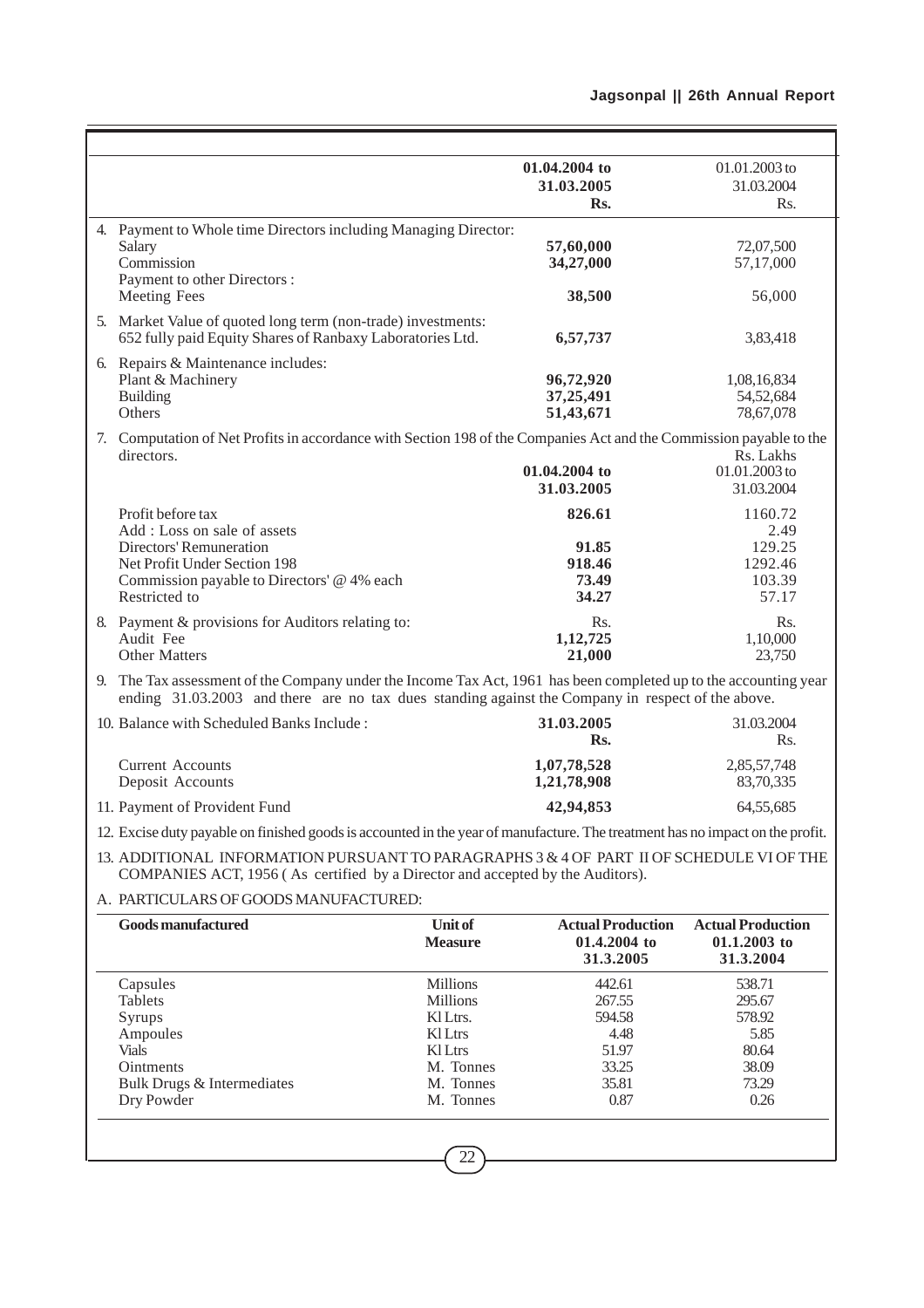# **Jagsonpal || 26th Annual Report**

| B. STOCKS OF FINISHED GOODS.         |                                  |                |                            |                | $(Rs.$ lacs $)$           |
|--------------------------------------|----------------------------------|----------------|----------------------------|----------------|---------------------------|
| <b>Class of Goods</b>                | <b>Unit of</b><br><b>Measure</b> |                | 31.03.2005                 | 31.03.2004     |                           |
|                                      |                                  | Qty.           | <b>Value</b>               | Qty.           | <b>Value</b>              |
| Capsules                             | <b>Millions</b>                  | 227.35         | 2294.45                    | 126.53         | 1598.51                   |
| <b>Tablets</b>                       | <b>Millions</b>                  | 82.88          | 994.94                     | 78.68          | 685.05                    |
| Syrups                               | KI Ltrs.                         | 148.17         | 322.24                     | 120.11         | 213.27                    |
| Ampoules                             | <b>Kl</b> Ltrs                   | 1.35           | 567.32                     | 1.62           | 761.04                    |
| <b>Vials</b>                         | Kl Ltrs                          | 18.78          | 110.12                     | 23.47          | 82.55                     |
| <b>Ointments</b>                     | M. Tonnes                        | 16.37          | 152.39                     | 13.55          | 82.26                     |
| Bulk Drugs & Intermediates           | M. Tonnes                        | 8.40           | 185.92                     | 3.81           | 156.14                    |
| Dry Powder<br>Infusion               | M. Tonnes<br>Kl Ltrs.            | 0.08<br>8.83   | 12.06<br>33.16             | 0.11<br>1.27   | 22.07<br>4.41             |
| C. TURNOVER OF FINISHED GOODS        |                                  |                |                            |                | (Rs.lacs)                 |
| <b>Class of Goods</b>                | <b>Unit of</b>                   |                | 01.04.2004                 | 01.1.2003      |                           |
|                                      | <b>Measure</b>                   |                | to 31.3.2005               | to 31.3.2004   |                           |
|                                      |                                  | Qty.           | <b>Value</b>               | Qty.           | <b>Value</b>              |
| Capsules                             | <b>Millions</b>                  | 487.66         | 6975.94                    | 554.45         | 9021.47                   |
| <b>Tablets</b>                       | <b>Millions</b>                  | 334.58         | 3342.56                    | 420.00         | 3715.84                   |
| Syrups                               | Kl Ltrs.                         | 608.34         | 581.44                     | 646.28         | 935.59                    |
| Injectables:                         |                                  |                |                            |                |                           |
| Ampoules                             | <b>Kl</b> Ltrs                   | 6.33           | 2481.92                    | 5.97           | 1902.63                   |
| <b>Vials</b>                         | <b>Kl</b> Ltrs                   | 75.36          | 131.07                     | 95.57          | 301.95                    |
| Ointments                            | M. Tonnes                        | 53.49          | 234.91                     | 68.19          | 394.41                    |
| <b>Bulk Drugs &amp;Intermediates</b> | M. Tonnes                        | 32.85          | 780.69                     | 93.86          | 729.61                    |
| Dry Powder<br>Infusion               | M. Tonnes<br>Kl Ltrs.            | 0.970<br>55.25 | 63.35<br>209.22            | 0.841<br>42.21 | 139.52<br>137.07          |
| D. PURCHASE OF FINISHED GOODS        |                                  |                |                            |                | $(Rs.$ lacs)              |
|                                      |                                  |                |                            |                |                           |
| <b>Class of Goods</b>                | <b>Unit of</b><br><b>Measure</b> |                | 01.04.2004<br>to 31.3.2005 |                | 01.1.2003<br>to 31.3.2004 |
|                                      |                                  | Qty.           | <b>Value</b>               | Qty.           | <b>Value</b>              |
| Capsules                             | <b>Millions</b>                  | 145.87         | 2049.90                    | 106.90         | 1970.13                   |
| <b>Tablets</b>                       | Millions                         | 71.22          | 624.50                     | 114.26         | 712.43                    |
| Syrup                                | Kl Ltrs                          | 41.82          | 95.61                      | 70.62          | 132.26                    |
| Ampoules                             | Kl Ltrs.                         | 1.58           | 756.04                     | 0.24           | 121.64                    |
| <b>Vials</b>                         | Kl Ltrs.                         | 18.70          | 98.26                      | 15.04          | 63.27                     |
| Ointment                             | M.Tonnes                         | 23.06          | 166.13                     | 34.41          | 199.59                    |
| <b>Bulk Drugs</b>                    | M.tonnes                         | 1.66           | 15.88                      | 39.55          | 244.32                    |
| Dry Powder<br>Infusions              | M. Tonnes                        | 0.07           | 6.52                       | 0.54<br>29.39  | 54.43<br>40.52            |
|                                      | Kl Ltrs.                         | 62.81          | 140.65                     |                |                           |
| E. INSTALLED CAPACITY                |                                  |                |                            |                |                           |
| <b>Class of Goods</b>                | <b>Unit of</b><br><b>Measure</b> |                | 31.03.05                   |                | 31.03.04                  |
| Capsules                             | Millions                         |                | 1300                       |                | 1300                      |
| Tablets                              | Millions                         |                | 1300                       |                | 1300                      |
| Syrup                                | Kl Ltrs.                         |                | 2400                       |                | 2400                      |
| Injectables:                         |                                  |                |                            |                |                           |
| Ampoules<br><b>Vials</b>             | Kl Ltrs<br>Kl Ltrs               |                | 33<br>406                  |                | 33<br>406                 |
| Ointment                             | M. Tonnes                        |                | 164                        |                | 164                       |
|                                      | 23                               |                |                            |                |                           |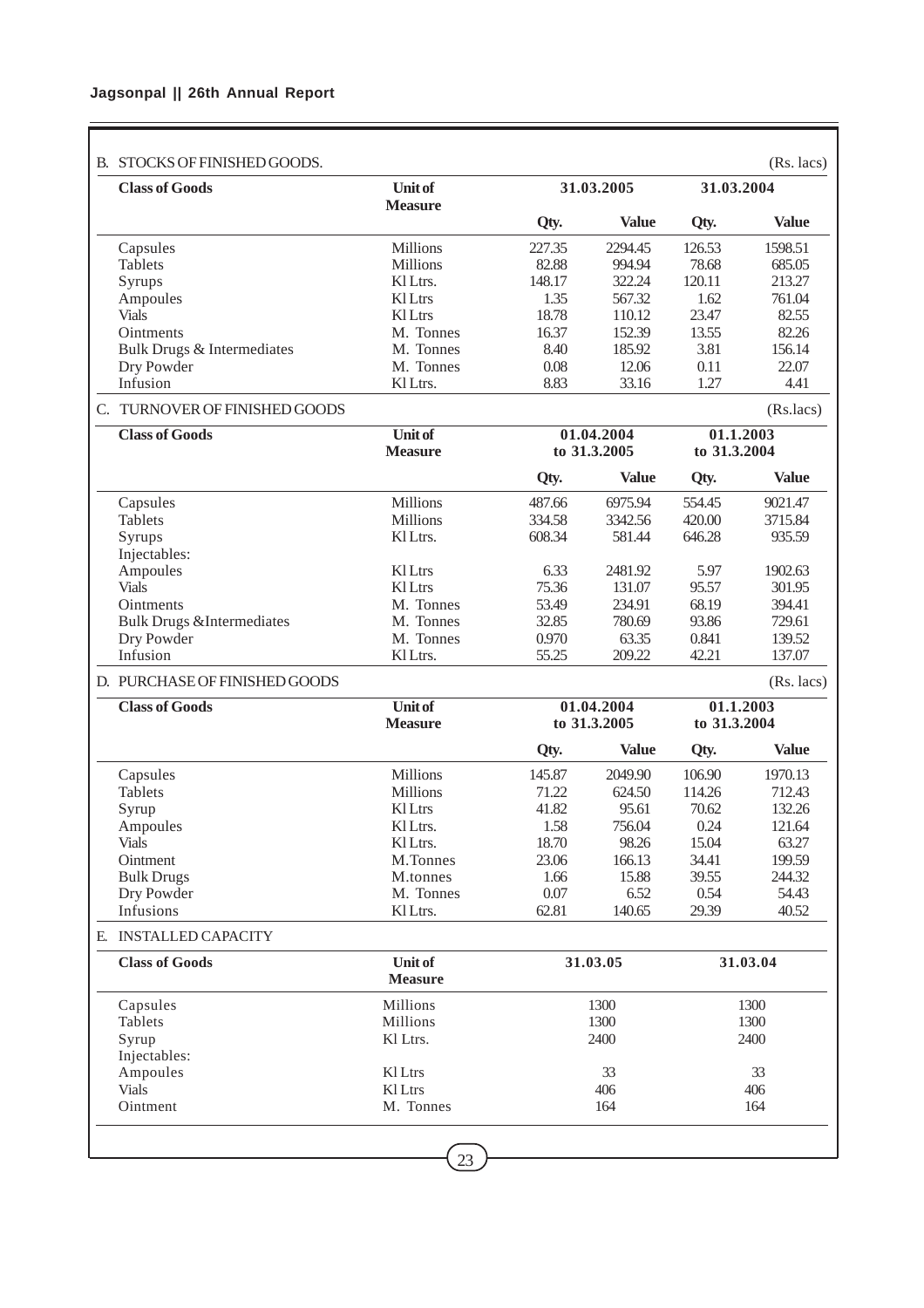| F. CONSUMPTION OF RAW MATERIAL                                                                                                                                                                                                                                                                                  |                                            |                                |                                                      |                                                       | (Rs lacs)                           |
|-----------------------------------------------------------------------------------------------------------------------------------------------------------------------------------------------------------------------------------------------------------------------------------------------------------------|--------------------------------------------|--------------------------------|------------------------------------------------------|-------------------------------------------------------|-------------------------------------|
| <b>Item</b>                                                                                                                                                                                                                                                                                                     | <b>Unit of</b><br><b>Measure</b>           |                                | 01.04.2004<br>to 31.3.2005                           | to 31.3.2004                                          | 01.1.2003                           |
|                                                                                                                                                                                                                                                                                                                 |                                            | Qty.                           | Value                                                | Qty.                                                  | Value                               |
| D L Oxyphene Base<br>Others $*$<br>Total                                                                                                                                                                                                                                                                        | Mt. Tonnes                                 | 30<br>$\overline{\phantom{0}}$ | 960.13<br>7029.54<br>7989.67                         | 37<br>$\overline{\phantom{0}}$                        | 1122.89<br>7605.62<br>8728.51       |
| * No single item constitutes more than 10% in Value terms of the total consumption                                                                                                                                                                                                                              |                                            |                                |                                                      |                                                       |                                     |
| G. BREAK-UP OF CONSUMPTION OF RAW MATERIALS<br>Indigenous (Rs lacs)<br>As % age of total<br>Imported (Rs lacs)<br>As % age of Total                                                                                                                                                                             |                                            |                                | 7485.09<br>93.68<br>504.58<br>6.32                   |                                                       | 7801.05<br>89.37<br>927.46<br>10.63 |
| H. VALUE OF IMPORTS ON CIF BASIS<br>Raw Materials (Rs lacs)                                                                                                                                                                                                                                                     |                                            |                                | 585.47                                               |                                                       | 897.23                              |
| EXPENDITURE IN FOREIGN EXCHANGE<br>I.<br>Travelling (Rs lacs)<br>Subscription                                                                                                                                                                                                                                   |                                            |                                | 33.39<br>0.22                                        |                                                       | 21.43<br>1.03                       |
| J. EARNINGS IN FOREIGN EXCHANGE<br>Export FOB value (Rs lacs)                                                                                                                                                                                                                                                   |                                            |                                | 357.64                                               |                                                       | 520.92                              |
| 14. Deferred tax adjustment has been made upto 31.03.2005. No affect of section 43B liabilities have been made as they<br>are permanent differences.                                                                                                                                                            |                                            |                                |                                                      |                                                       |                                     |
| 15. Segment Reporting<br>The company operates in the Pharmaceutical segment. The segment results are as under:-                                                                                                                                                                                                 |                                            |                                |                                                      |                                                       |                                     |
| Sales<br>Profit after tax                                                                                                                                                                                                                                                                                       |                                            |                                | Current Year<br>Rs. 14801.11 lacs<br>Rs. 531.80 lacs | Previous Year<br>Rs. 17278.09 lacs<br>Rs. 768.63 lacs |                                     |
| 16. Disclosure of Earning per Share:<br>Basic and diluted Earning per Share                                                                                                                                                                                                                                     |                                            |                                | Rs.2.03                                              |                                                       | Rs. 23.47                           |
| The company has increased the capital from Rs. 327.47 lakhs (32,74,750 Equity shares of Rs. 10/- each) to 1309.90<br>lakhs (2,61,98,000 Equity Shares of Rs.5/- each) by way of issue of bonus shares in the ratio of 3: 1 and splitting the<br>face value from Rs. 10 per share to Rs. 5 each during the year. |                                            |                                |                                                      |                                                       |                                     |
| 17. Related party disclosures - AS 18                                                                                                                                                                                                                                                                           |                                            |                                |                                                      |                                                       |                                     |
| A) The company does not have any subsidiary company and or related companies.                                                                                                                                                                                                                                   |                                            |                                | Transaction                                          |                                                       |                                     |
| B) Directors:- Related parties<br>Jagmohan Singh Kochhar<br>Rajpal Singh Kochhar<br>Relative                                                                                                                                                                                                                    |                                            |                                | 45,93,500<br>45.93.500                               | - Remuneration<br>- Remuneration                      |                                     |
| Prithipal Singh Kochhar                                                                                                                                                                                                                                                                                         |                                            |                                | 78,400                                               | - Remuneration                                        |                                     |
| 18. Previous years' figures have been re-grouped and rearranged wherever necessary.                                                                                                                                                                                                                             |                                            |                                |                                                      |                                                       |                                     |
| 19. The figures in the Profit & Loss account for the previous period are for fifteen months.                                                                                                                                                                                                                    |                                            |                                |                                                      |                                                       |                                     |
| As per our report of even date                                                                                                                                                                                                                                                                                  |                                            |                                |                                                      |                                                       |                                     |
| For P.P. Thukral & Co.<br><b>Chartered Accountants</b>                                                                                                                                                                                                                                                          | <b>J.S. Kochhar</b><br>Chairman            |                                |                                                      |                                                       | A. C. Chakrabortti<br>Director      |
| <b>Suresh Sethi</b><br>Partner                                                                                                                                                                                                                                                                                  | R.P.S. Kochhar<br><b>Managing Director</b> |                                |                                                      |                                                       | S. Mukhopadhyay<br>Director         |
| Place: New Delhi<br>Dated: 23.08.2005                                                                                                                                                                                                                                                                           | Sanjiv Kumar Dudeja<br>General Manager     |                                |                                                      |                                                       | S.K. Mata<br>Company Secretary      |
|                                                                                                                                                                                                                                                                                                                 | 24                                         |                                |                                                      |                                                       |                                     |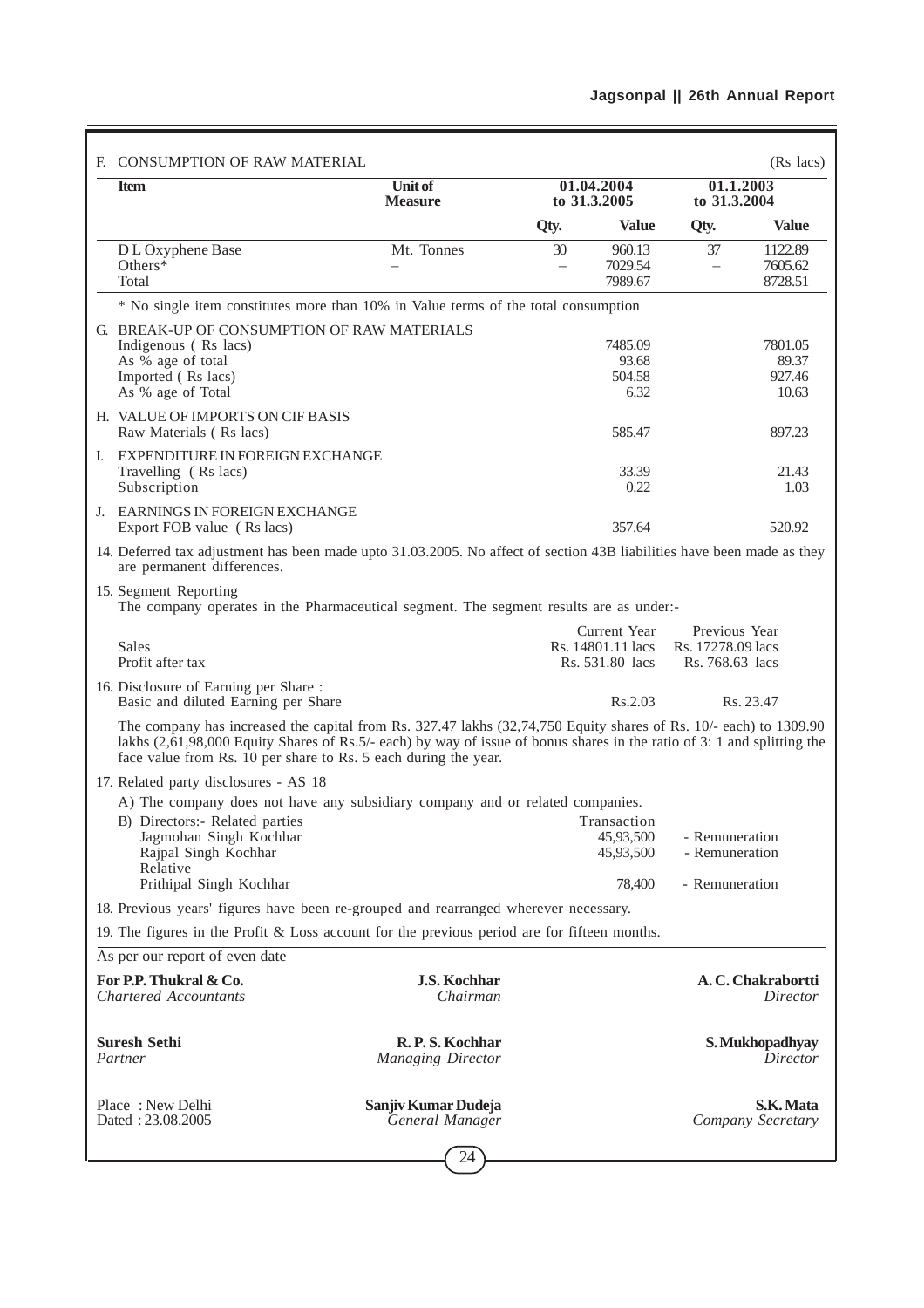Ē

|     | Part IV of Schedule VI of The Companies Act, 1956                              |                      |                                  |                           |                      |                    |
|-----|--------------------------------------------------------------------------------|----------------------|----------------------------------|---------------------------|----------------------|--------------------|
|     | <b>Balance Sheet Abstract and Company's General Business Profile</b>           |                      |                                  |                           |                      |                    |
| I.  | <b>Registration Details</b>                                                    |                      |                                  |                           |                      |                    |
|     | Registration No.                                                               |                      | 9181                             | <b>State Code</b>         | $\ddot{\phantom{a}}$ | 55                 |
|     | <b>Balance Sheet Date</b>                                                      | $\ddot{\phantom{a}}$ | 31.03.2005                       |                           |                      |                    |
| П.  | Capital Raised During the year (Amount in Rs. thousand)                        |                      |                                  |                           |                      |                    |
|     | Public Issue                                                                   |                      | NIL                              | Rights Issue              |                      | $NIL$              |
|     | Bonus Issue                                                                    |                      | 98243                            | Private Placement/Others: |                      | <b>NIL</b>         |
|     | III. Position of Mobilisation and Deployment of Funds (Amount in Rs. thousand) |                      |                                  |                           |                      |                    |
|     | <b>Total Liabilities</b>                                                       |                      | 1348866                          | Total Assets              |                      | 1348866            |
|     | <b>SOURCES OF FUNDS</b>                                                        |                      |                                  |                           |                      |                    |
|     | Paid-Up Capital                                                                |                      | 130990                           | Reserves & Surplus        | $\ddot{\phantom{a}}$ | 550435             |
|     | Secured Loans                                                                  |                      | 299384                           | Unsecured Loans           | $\ddot{\cdot}$       | 66126              |
|     | <b>APPLICATION OF FUNDS</b>                                                    |                      |                                  |                           |                      |                    |
|     | Net Fixed Assets                                                               |                      | 315482                           | Investments               |                      | 5                  |
|     | Net Current Assets                                                             |                      | 731448                           | Misc. Expenditure         | $\ddot{\cdot}$       | <b>NIL</b>         |
|     | <b>Accumulated Losses</b>                                                      |                      | <b>NIL</b>                       |                           |                      |                    |
| IV. | Performance of Company (Amount in Rs. thousand)                                |                      |                                  |                           |                      |                    |
|     | Turnover                                                                       |                      | 1480111                          | Total Expenditure         | $\ddot{\phantom{a}}$ | 1397451            |
|     | Profit/Loss Before Tax                                                         |                      | $+82660$                         | Profit/Loss After Tax     | $\ddot{\phantom{a}}$ | $+53180$           |
|     | Earning Per Share                                                              | $\ddot{\cdot}$       | Rs. 2.03                         | Dividend Rate             | $\ddot{\phantom{a}}$ | 20%                |
| V.  | Generic names of three principal products/services of Company                  |                      |                                  |                           |                      |                    |
|     | (As per monetary terms)                                                        |                      |                                  |                           |                      |                    |
|     | Item Code No. (ITC Code)                                                       | $\ddot{\phantom{a}}$ | 294200                           |                           |                      |                    |
|     | <b>Product Description</b>                                                     | t.                   | Dextropropoxyphene Hydrochloride |                           |                      |                    |
|     | Item Code No. (ITC Code)                                                       |                      | 300410                           |                           |                      |                    |
|     | <b>Product Description</b>                                                     | $\ddot{\cdot}$       | Ampicillin                       |                           |                      |                    |
|     | Item Code No. (ITC Code)                                                       |                      | 300490                           |                           |                      |                    |
|     | <b>Product Description</b>                                                     | ÷                    | Nandrolone Decanoate             |                           |                      |                    |
|     |                                                                                |                      |                                  |                           |                      |                    |
|     | As per our report of even date                                                 |                      |                                  |                           |                      |                    |
|     | For P.P. Thukral & Co.                                                         |                      | <b>J.S. Kochhar</b>              |                           |                      | A. C. Chakrabortti |
|     | <b>Chartered Accountants</b>                                                   |                      | Chairman                         |                           |                      | Director           |
|     |                                                                                |                      |                                  |                           |                      |                    |
|     | <b>Suresh Sethi</b>                                                            |                      | R.P.S. Kochhar                   |                           |                      | S. Mukhopadhyay    |
|     | Partner                                                                        |                      | <b>Managing Director</b>         |                           |                      | <b>Director</b>    |
|     | Place: New Delhi                                                               |                      | Sanjiv Kumar Dudeja              |                           |                      | S.K. Mata          |
|     | Dated: 23.08.2005                                                              |                      | General Manager                  |                           |                      | Company Secretary  |
|     |                                                                                |                      |                                  |                           |                      |                    |
|     |                                                                                |                      | 25                               |                           |                      |                    |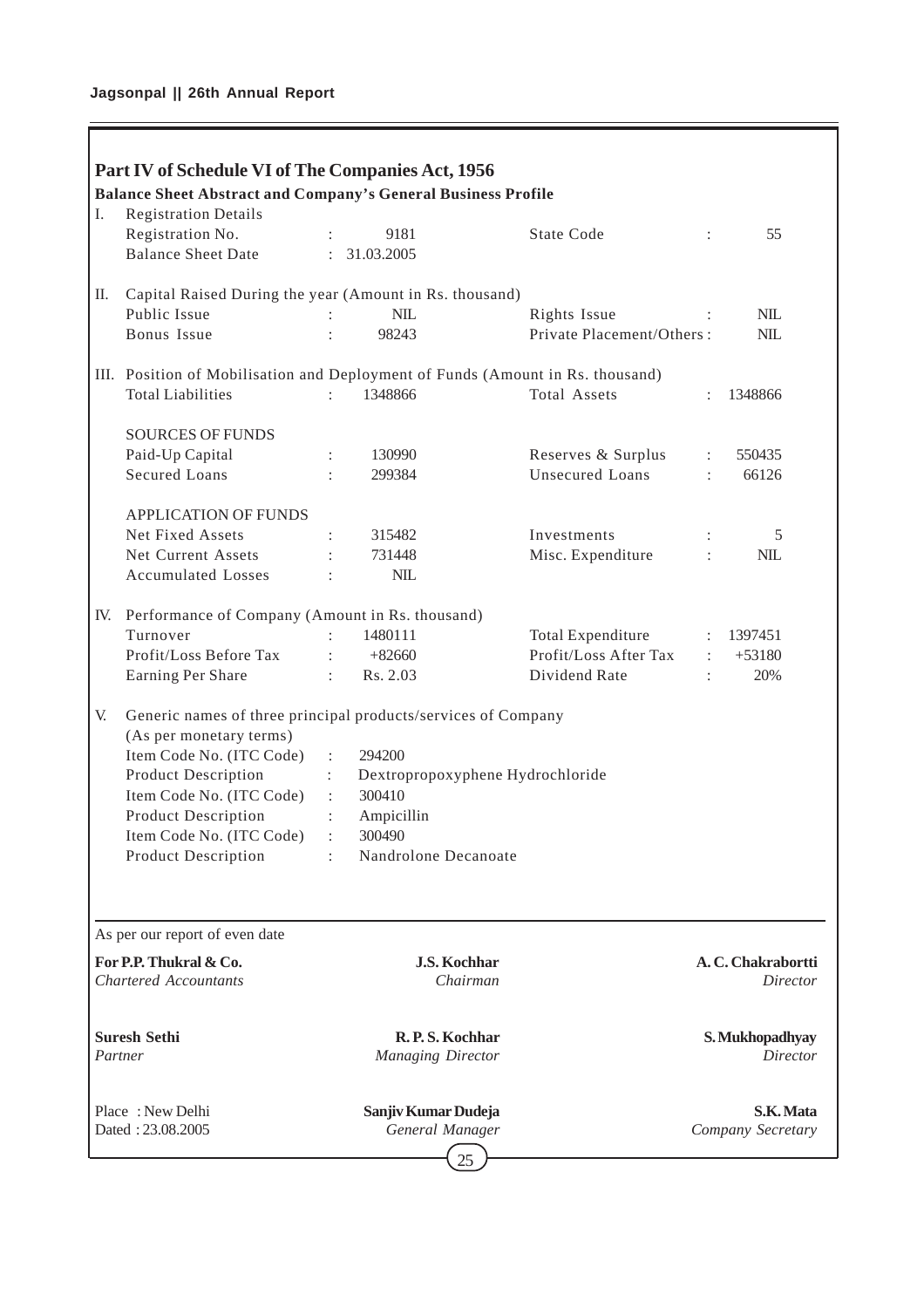|              | <b>Cash Flow Statement</b><br>for the Period Ended 31st March, 2005<br>(Pursuant to Clause 32 of the Listing Agreement) |                                                                                                                                                                                                   |                            |                                |
|--------------|-------------------------------------------------------------------------------------------------------------------------|---------------------------------------------------------------------------------------------------------------------------------------------------------------------------------------------------|----------------------------|--------------------------------|
|              |                                                                                                                         |                                                                                                                                                                                                   | 31.03.2005<br>(Rs.)        | 31.03.2004<br>(Rs.)            |
| A.           | <b>Cash Flow From operating activities</b>                                                                              |                                                                                                                                                                                                   |                            |                                |
|              | Net Profit before tax and extraordinary items                                                                           |                                                                                                                                                                                                   | 8,26,60,144                | 11,60,71,882                   |
| Add:         | Adjustment for Depreciation                                                                                             |                                                                                                                                                                                                   | 1,31,70,597                | 1,44,66,477                    |
|              | Adjustment for loss on sale of assets                                                                                   |                                                                                                                                                                                                   | $\bf{0}$                   | 2,48,795                       |
|              | Total                                                                                                                   |                                                                                                                                                                                                   | 9,58,30,741                | 13,07,87,154                   |
| Add:         | Interest                                                                                                                |                                                                                                                                                                                                   | 3,29,80,011                | 4,05,11,744                    |
|              | Operating profit before working capital changes                                                                         |                                                                                                                                                                                                   | 12,88,10,752               | 17,12,98,898                   |
|              | Less: Increase in Inventories                                                                                           |                                                                                                                                                                                                   | 10,63,19,335               | 8,50,77,302                    |
|              | Increase in Sundry Debtors                                                                                              |                                                                                                                                                                                                   | (2,39,43,554)              | (5,21,01,423)                  |
|              | Increase in Loans & Advances                                                                                            |                                                                                                                                                                                                   | 4,36,07,461                | 3,53,96,540                    |
|              | Increase in Balances with Scheduled Bank                                                                                |                                                                                                                                                                                                   | (1,39,70,647)              | 1,35,23,936                    |
|              |                                                                                                                         |                                                                                                                                                                                                   | 1,67,98,156                | 8,94,02,543                    |
| Add:         | Increase in Current Liabilities & Provisions                                                                            |                                                                                                                                                                                                   | 6,16,69,795                | 8,49,90,754                    |
|              | Increase in Short term borrowings from banks                                                                            |                                                                                                                                                                                                   | 1,98,38,198                | 92,42,394                      |
|              |                                                                                                                         |                                                                                                                                                                                                   | 9,83,06,149                | 18,36,35,691                   |
|              | Less: Payment of Interest                                                                                               |                                                                                                                                                                                                   | 3,29,80,011                | 4,05,11,744                    |
|              | Income Tax & deferred tax                                                                                               |                                                                                                                                                                                                   | 2,94,80,338                | 3,92,08,873                    |
|              | Dividend & Tax on Dividend                                                                                              |                                                                                                                                                                                                   | 2,95,38,245                | 2,95,54,619                    |
|              | Cash flow before extra ordinary items                                                                                   |                                                                                                                                                                                                   | 63,07,555                  | 7,43,60,455                    |
| <b>B.</b>    | <b>Cash Outflow for investing activities</b>                                                                            |                                                                                                                                                                                                   |                            |                                |
|              | Purchase of fixed assets                                                                                                |                                                                                                                                                                                                   | 2,33,88,679                | 4,08,61,752                    |
|              |                                                                                                                         |                                                                                                                                                                                                   | $\overline{(1,70,81,125)}$ | 3,34,98,703                    |
| $\mathbf{C}$ | <b>Cash Flow from financing activities</b>                                                                              |                                                                                                                                                                                                   |                            |                                |
| Add:         | Proceeds from sale of fixed assets                                                                                      |                                                                                                                                                                                                   |                            | 1,57,000                       |
|              | Proceeds from long term borrowings                                                                                      |                                                                                                                                                                                                   |                            | (1,67,50,000)                  |
|              | Proceeds from Fixed deposits                                                                                            |                                                                                                                                                                                                   | 1,55,31,104                | (2,38,47,613)                  |
|              |                                                                                                                         |                                                                                                                                                                                                   | $\overline{(15,50,021)}$   | $\overline{(69,41,910)}$       |
| Add:         | Cash & Imprest in Hand as on 31.03.04                                                                                   |                                                                                                                                                                                                   | 30,48,511                  | 99,90,421                      |
|              |                                                                                                                         | Balance of Cash & Imprest in Hand as on 31.03.05                                                                                                                                                  | 14,98,490                  | 30,48,511                      |
|              |                                                                                                                         | We have verified the above Cash Flow Statement for the year ended<br>31st March 2005 with the audited accounts for the year ended on<br>that date and found the same to be in agreement therewith |                            |                                |
|              | As per our report of even date                                                                                          |                                                                                                                                                                                                   |                            |                                |
|              | For P.P. Thukral & Co.<br><b>Chartered Accountants</b>                                                                  | <b>J.S. Kochhar</b><br>Chairman                                                                                                                                                                   |                            | A.C. Chakrabortti<br>Director  |
| Partner      | <b>Suresh Sethi</b>                                                                                                     | R.P.S. Kochhar<br><b>Managing Director</b>                                                                                                                                                        |                            | S. Mukhopadhyay<br>Director    |
|              | Place: New Delhi<br>Dated: 23.08.2005                                                                                   | Sanjiv Kumar Dudeja<br>General Manager                                                                                                                                                            |                            | S.K. Mata<br>Company Secretary |
|              |                                                                                                                         | 26                                                                                                                                                                                                |                            |                                |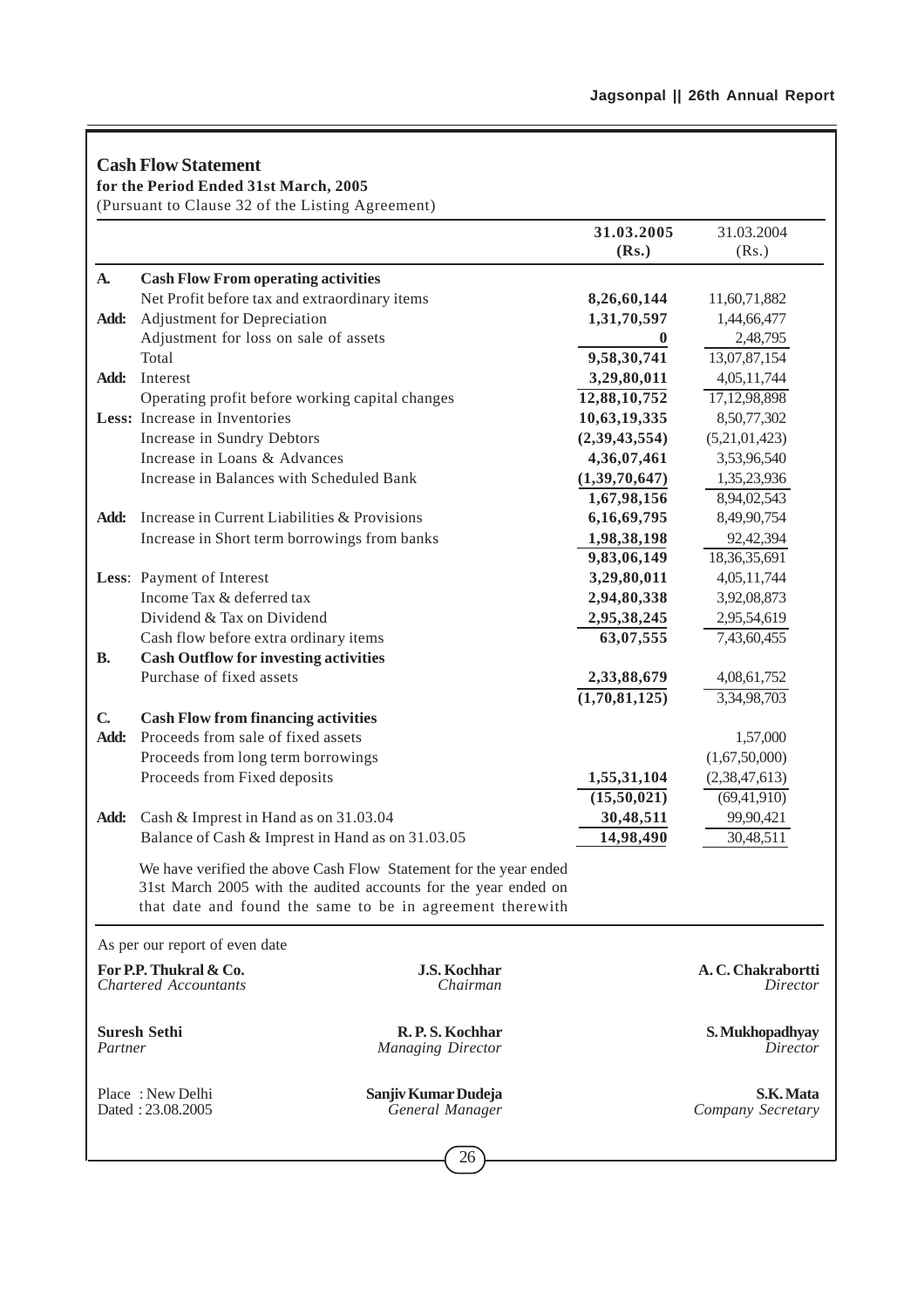| JAGSONPAL PHARMACEUTICALS LIMITED<br><b>PROXY</b>                                                                                                                                       |                            |
|-----------------------------------------------------------------------------------------------------------------------------------------------------------------------------------------|----------------------------|
|                                                                                                                                                                                         |                            |
|                                                                                                                                                                                         |                            |
|                                                                                                                                                                                         |                            |
|                                                                                                                                                                                         |                            |
|                                                                                                                                                                                         |                            |
| as my/our proxy in my/our absence to attend and vote for me/us, and on my/our behalf, at the 26th Annual                                                                                |                            |
| General Meeting of the Company to be held on 30.09.2005                                                                                                                                 | Thirty<br>Paise<br>Revenue |
|                                                                                                                                                                                         | Stamp                      |
| Notes: The proxy must be deposited at the Registered Office of the Company at T-210J, Shahpur Jat, New<br>Delhi-110049, not less than 48 hours before the time for holding the Meeting. |                            |
|                                                                                                                                                                                         |                            |
| JAGSONPAL PHARMACEUTICALS LIMITED<br><b>ATTENDANCE SLIP</b><br>THIS ATTENDANCE SLIP, DULY FILLED IN, IS TO BE HANDED OVER AT<br>THE ENTRANCE OF THE MEETING HALL                        |                            |
| Name of the attending Member                                                                                                                                                            |                            |
|                                                                                                                                                                                         |                            |
| Name of Proxy (In Block Letters, to be filled                                                                                                                                           |                            |
|                                                                                                                                                                                         |                            |
| I hereby record my presence at the 26th Annual General Meeting at Vanita Samaj, 13 Institutional Area,<br>Lodi Road, New Delhi-110003 at 10.00 am on 30.09.2005                         |                            |
|                                                                                                                                                                                         |                            |
| * To be signed at the time of handing over this slip.                                                                                                                                   |                            |
|                                                                                                                                                                                         |                            |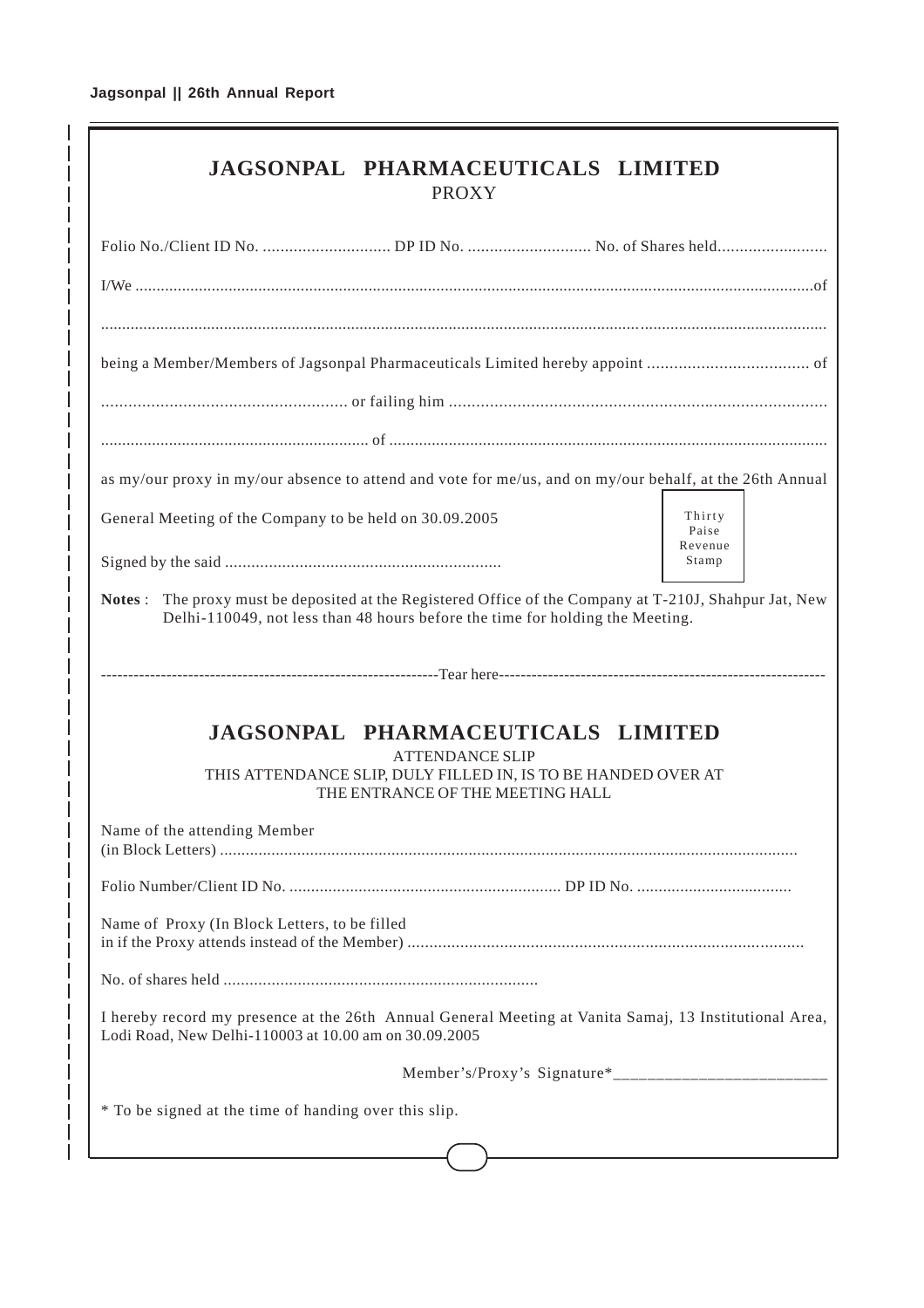# **Past Record**

|                               |           | <b>Financial Year Ending</b> |           |                                 |                                  |                                  |           |           |          |          |                                 |                                |                                  |                                  |
|-------------------------------|-----------|------------------------------|-----------|---------------------------------|----------------------------------|----------------------------------|-----------|-----------|----------|----------|---------------------------------|--------------------------------|----------------------------------|----------------------------------|
| Particulars                   | 03 / 1992 | 03 / 1993                    | 03 / 1994 | 12 / 1994<br>$(9 \text{ mths})$ | 12 / 1995<br>$(12 \text{ mths})$ | 03 / 1997<br>$(15 \text{ mths})$ | 03 / 1998 | 03 / 1999 | 03/2000  | 03/2001  | 09 / 2001<br>$(6 \text{ mths})$ | 12/2002<br>$(15 \text{ mths})$ | 03 / 2004<br>$(15 \text{ mths})$ | 03 / 2005<br>$(12 \text{ mths})$ |
| <b>Fixed Assets</b>           | 230.30    | 572.00                       | 948.80    | 1101.01                         | 1173.10                          | 1424.40                          | 1475.95   | 1583.51   | 1659.45  | 2816.91  | 2794.12                         | 2845.6                         | 3076.02                          | 3154.82                          |
| Investments                   | 0.00      | 0.00                         | 9.70      | 9.71                            | 299.10                           | 299.10                           | 0.10      | 0.10      | 0.10     | 0.05     | 0.05                            | 0.05                           | 0.05                             | 0.05                             |
| Net Current Assets            | 173.10    | 309.80                       | 402.90    | 763.59                          | 915.50                           | 1196.60                          | 1952.59   | 2744.99   | 3689.50  | 4465.56  | 4790.28                         | 4223.88                        | 4031.09                          | 4320.64                          |
| <b>Total Capital Employed</b> | 403.30    | 881.80                       | 1361.30   | 1874.98                         | 2387.70                          | 2921.10                          | 3428.63   | 4328.60   | 5349.05  | 7282.52  | 7584.45                         | 7069.53                        | 7107.16                          | 7475.51                          |
| Share Holders' Funds          | 303.60    | 717.10                       | 1183.20   | 1434.17                         | 2018.50                          | 2361.80                          | 2810.68   | 3256.16   | 4066.42  | 6023.78  | 5919.38                         | 6157.61                        | 6601.21                          | 6814.25                          |
| Sales                         | 2594.00   | 3448.00                      | 4089.00   | 4125.75                         | 5970.90                          | 7561.20                          | 7908.75   | 9146.08   | 11846.29 | 13651.87 | 5690.26                         | 15446.93                       | 17278.09                         | 14801.11                         |
| Other income                  | 15.30     | 8.00                         | 34.00     | 29.81                           | 10.50                            | 12.60                            | 28.27     | 35.65     | 43.26    | 21.74    | 28.11                           | 63.25                          | 81.46                            | 25.86                            |
| <b>Operating Profit</b>       | 171.00    | 343.40                       | 501.90    | 558.28                          | 984.90                           | 1251.40                          | 1216.83   | 1314.23   | 1852.59  | 1975.24  | 606.31                          | 1435.74                        | 1710.5                           | 1288.11                          |
| Interest                      | 95.70     | 139.20                       | 181.80    | 139.20                          | 283.60                           | 541.00                           | 403.11    | 458.68    | 444.81   | 509.19   | 283.77                          | 570.34                         | 405.12                           | 329.80                           |
| Depreciation                  | 10.00     | 11.40                        | 18.80     | 18.82                           | 30.20                            | 52.00                            | 55.15     | 67.32     | 78.34    | 89.95    | 50.57                           | 129.74                         | 144.66                           | 131.71                           |
| Tax                           | 19.00     | 66.50                        | 66.80     | 107.29                          | 150.00                           | 188.00                           | 190.00    | 217.00    | 388.00   | 361.00   | 90.00                           | 220                            | 366.00                           | 280.14                           |
| Profit After Tax              | 46.20     | 126.40                       | 234.50    | 292.97                          | 431.10                           | 470.40                           | 568.57    | 571.22    | 941.44   | 1015.10  | 181.98                          | 515.66                         | 794.71                           | 546.47                           |
| <b>Retained Earnings</b>      | 19.70     | 95.40                        | 199.00    | 259.69                          | 386.60                           | 137.30                           | 460.51    | 455.69    | 820.49   | 885.97   | 109.37                          | 282.25                         | 473.08                           | 236.43                           |
| Dividend (Including Tax)      | 26.50     | 31.00                        | 35.50     | 33.28                           | 44.50                            | 112.70                           | 108.06    | 108.06    | 119.86   | 108.26   | 72.17                           | 138.15                         | 295.54                           | 295.38                           |
| Dividend (%)                  | 15.00     | 17.50                        | 20.00     | 18.75                           | 25.00                            | 25.00                            | 30.00     | 30.00     | 30.00    | 30.00    | 20.00                           | 37.50                          | 80.00                            | 20.00                            |
| Earning Per Share (Rs.)       | 2.61      | 7.13                         | 13.22     | 16.50                           | 13.17                            | 14.35                            | 17.36     | 17.44     | 28.75    | 31.00    | 5.56                            | 15.75                          | 23.45                            | 2.03                             |

**...14 Years of continuous dividend payment**

(Rs. in Lacs)